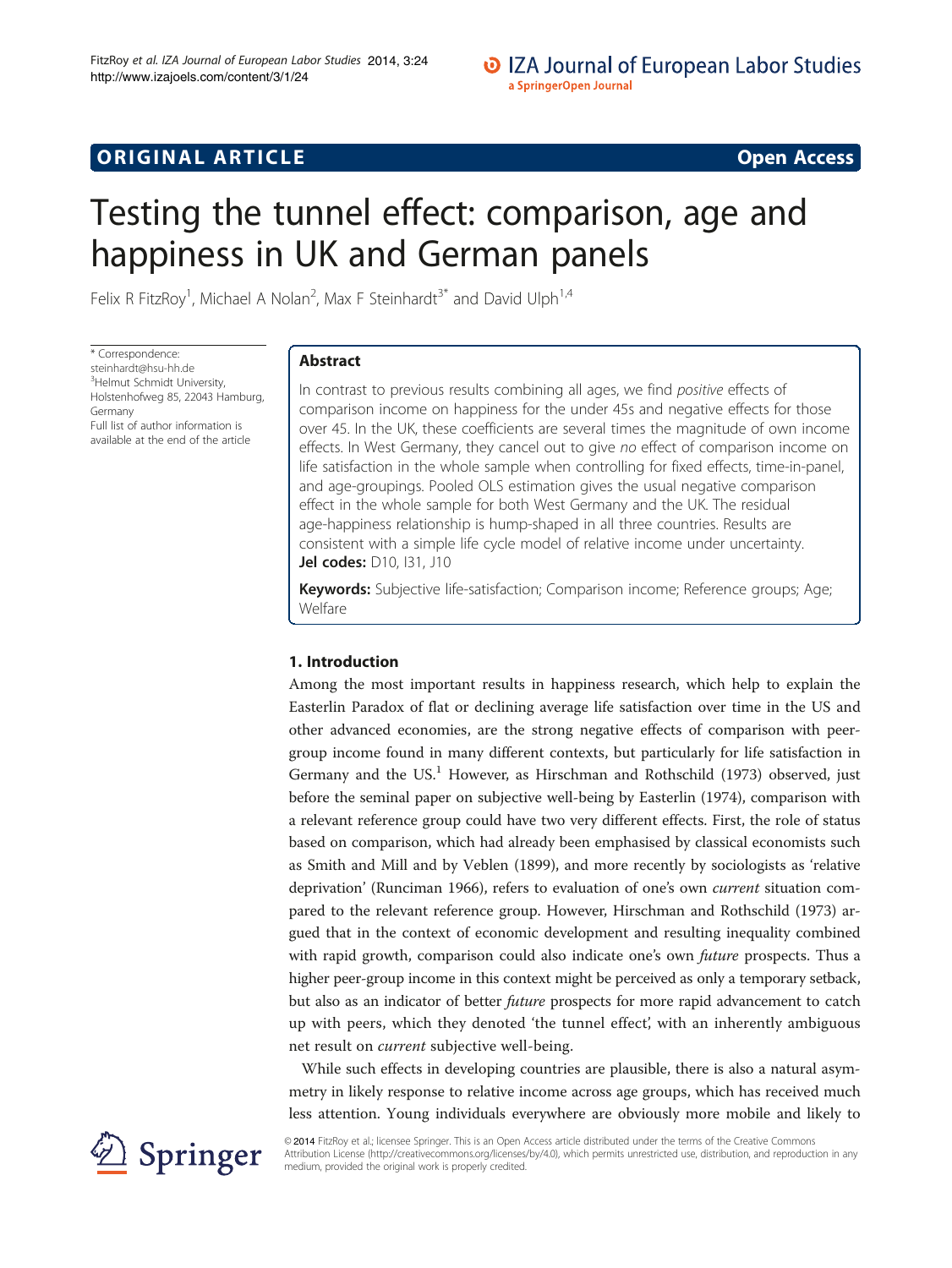see peer success as an indication of their own future prospects (and perhaps be motivated towards a greater effort to catch up) than less flexible, older people. The careers of the latter group are fully determined at the latest by retirement, so expectations lose relevance and current perceptions of relative status should dominate.

This plausible asymmetry suggests it may be wise to estimate the effects of relative income separately for younger and older sub-samples. So here we generalise earlier cross sectional results, which reported the first estimates for different age groups<sup>2</sup>, and use the German Socio-Economic Panel (SOEP) and the British Household Panel Survey (BHPS) to estimate life-satisfaction separately for sub-samples of individuals under and over 45 as well as for the complete samples with all ages. We control for the time spent in the panels and for age with age-group dummies and find a number of new results which differ from the previous literature.

In a first step, we estimate a pooled OLS model and find a negative comparison effect for the whole sample in West Germany, which is in line with the previous literature. However, the story changes if we run separate regressions by age groups. For individuals younger than 45, we find a *positive* significant effect of comparison income, while the effect for the older group is negative. This confirms our previous cross-section results (FitzRoy et al. [2011a, 2011b\)](#page-29-0). Second, we run estimations with individual fixed effects to take into account unobserved heterogeneity (Frijters and Beatton, [2012\)](#page-29-0). Here we do not find any significant effect of comparison income in the full SOEP sample. Most importantly, we again find a positive significant effect of comparison income for those under 45 as well as the usual negative significant effect for the older group in West Germany. Comparison and own income coefficients have similar magnitudes, as in the US (Layard et al., [2010\)](#page-29-0). Thirdly, interacting age intervals with reference income yields a similar declining – from positive to negative – effect on happiness with age. This is in keeping with the findings of Akay and Martinsson [\(2012](#page-28-0)), who combine East and West German data (and report similar effects from an experimental survey in Sweden). For East Germany, we find that comparison income effects for the complete sample and the sub-samples are close to zero, and other coefficients also differ.

We also obtain similar positive and negative comparison income results for the two age groups in the UK (using the BHPS), which appear to be new. Here the comparison effect is negative for the complete sample, both for pooled OLS and for fixed effects. Comparison income interaction with age intervals generates a similar – albeit less clearly defined – pattern to West Germany. We find comparison effects for both age groups to be several times larger than very small (though highly significant) ownincome effects in the UK. Already small, own income effects decline with age in the UK, in contrast to both German regions.

Thus fundamental results of happiness research change dramatically after disaggregating by age: the seemingly robust negative effect of reference income turns positive in younger sub-samples in West Germany and the UK (a result which is consistent with Hirschman and Rothschild's ([1973\)](#page-29-0) pioneering analysis, though not directly predicted by them) but remains strongly negative for older individuals. Moreover, comparison income has no effect in the full sample in both parts of Germany (and is actually insignificant in both age groups with fixed effects in East Germany).

We have also formalised some ideas about the links between age, comparison income and life satisfaction in a simple 2-period, life-cycle model with uncertainty (see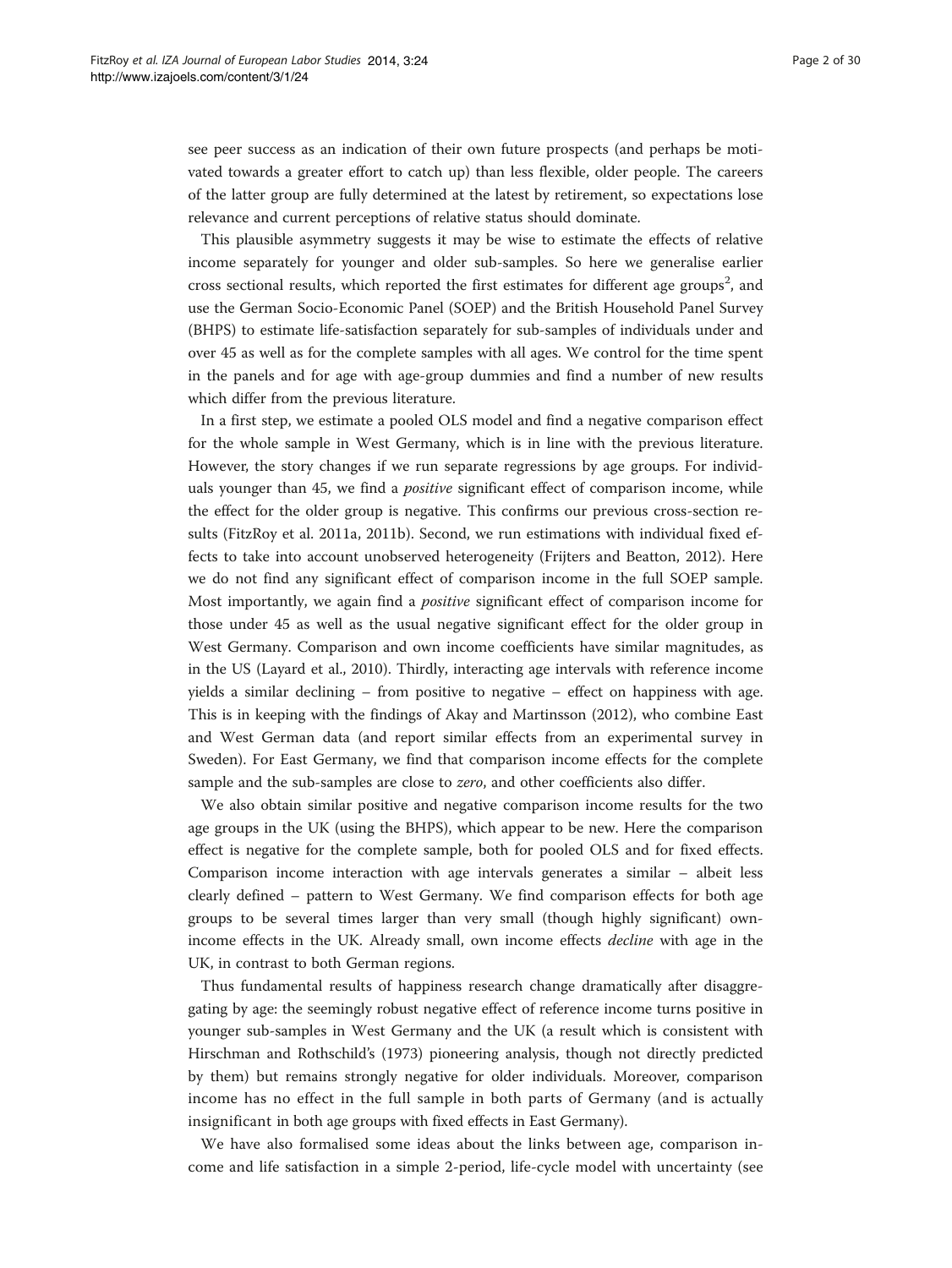Appendix [A3\)](#page-20-0). Depending on parameters, some members of the younger cohort may find that currently higher comparison income can signal either higher or lower expected lifetime relative income and, hence, expected life satisfaction. In the second period, realised relative incomes have the usual effect. This is not a general model of relative income since we do not consider optimizing responses to information and other issues and focus on exogenous shocks to the labour market. Also, it does not predict all our results, but it does capture one novel result of the empirical analysis, namely the possibly positive (signalling) effect of higher comparison income on some members of a young cohort's expected well-being, an effect which is lost under the usual aggregation of age groups.

The plan of the paper is to provide a brief review of other tests of the signalling or tunnel hypothesis in Section 2. In Section [3](#page-3-0) we discuss the econometric specification and present empirical results for Germany and the UK. We discuss robustness tests in Section [4.](#page-10-0) The paper ends with policy conclusions in Section [5](#page-15-0). The life-cycle model is in the [Appendix](#page-16-0).

#### 2. Other tests of the tunnel hypothesis and related literature

Hirschman and Rothschild's ([1973\)](#page-29-0) ideas were long neglected, and most of the earlier empirical literature does not directly address the tunnel hypothesis but emphasised the negative effects of comparison. Thus in an early study with UK data for employees, Clark and Oswald ([1996\)](#page-28-0) found a strong negative effect of reference income on jobsatisfaction (which is generally an important component of life-satisfaction), equal in magnitude and opposite in sign to the own-income effect.

Earlier tests of the tunnel effect have produced conflicting results. For example, Drichoutis et al. ([2010\)](#page-28-0) found insignificant effects of comparison income for the transition economies of Eastern Europe, in contrast to Senik [\(2004, 2008](#page-29-0)), who obtained positive effects of reference income on life-satisfaction or financial satisfaction for most transition economies and Russia. She ascribed this contrast with 'old' Europe, with mainly negative effects of reference income, to social and economic turmoil after transition and consequent high mobility $^4$ .

A different kind of test of the signalling effect of comparison income has been carried out by Clark et al. ([2009\)](#page-28-0), using Danish establishment wage data. They concluded that job-satisfaction is higher in establishments with higher average pay, which plausibly signals one's own prospects for promotion in the future. Interestingly, in light of our findings below and our life-cycle model, they found less effect for those near retirement. However, it is also likely that higher average pay will be correlated with workplace public goods as part of rent-sharing with workers, which may explain part of the observed influence.

D'Ambrosio and Frick ([2012\)](#page-28-0) used an alternative approach to distinguish the status (or positional) relative deprivation effect of comparison income from the signalling (or tunnel) effect by adding lagged income in a dynamic context. They found negative status effects of income-distance from richer individuals and the converse for incomedistance from poorer people. They also interpreted a negative effect of comparison with people who are currently poorer but were richer in the previous period as a signal of possible loss of own future status. The importance of signalling thus also emerges in a very different context from our age-related, peer group comparison. Senik [\(2009\)](#page-29-0) also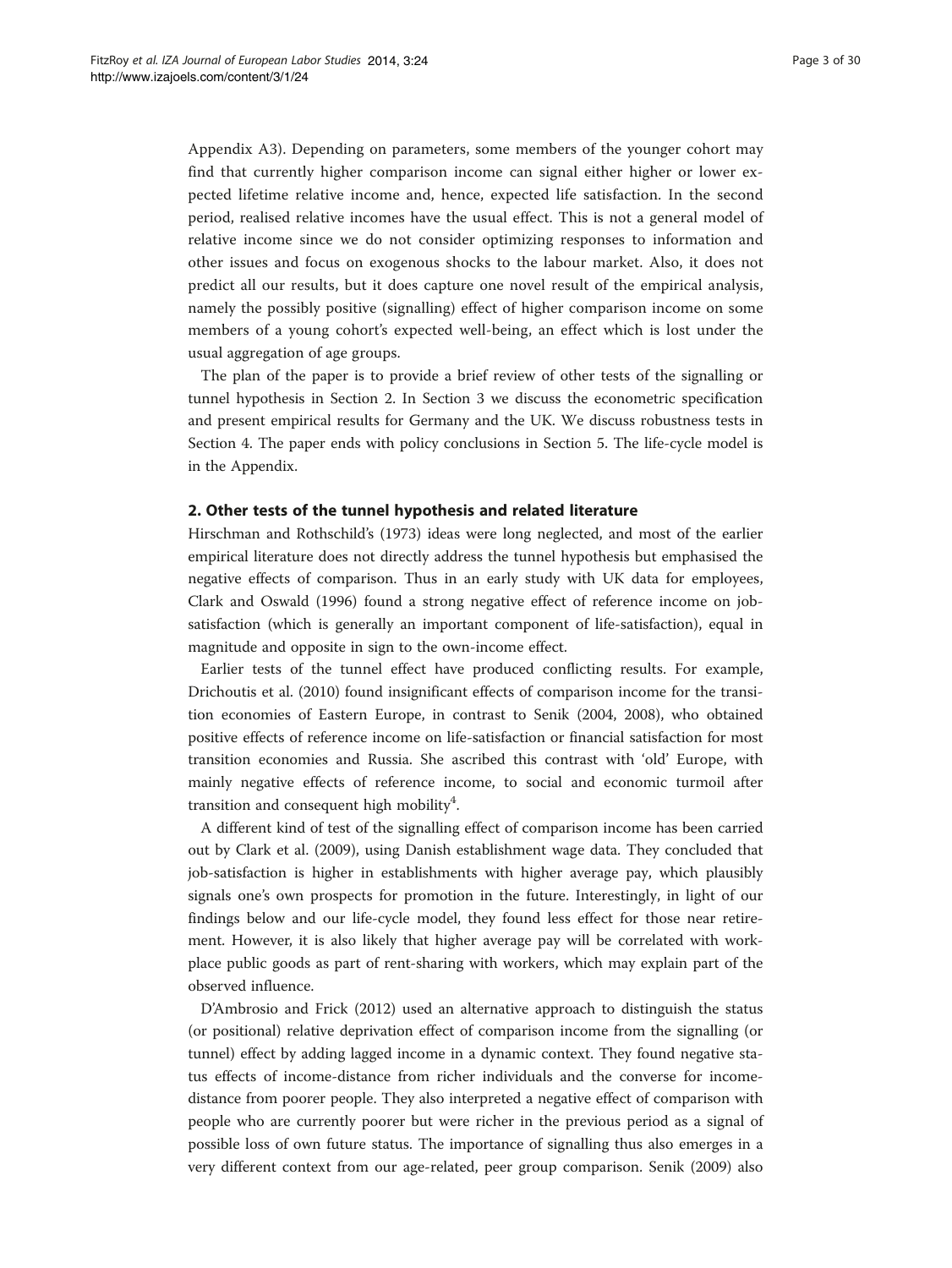<span id="page-3-0"></span>considered dynamics and compared various reference incomes for transition countries, including past own income. She found stronger negative effects of relative decline than positive effects of relative gain, thus confirming loss aversion in this context. Another extension of the standard income comparison, due to Cuesta and Budria ([2012](#page-28-0)) and Bellani and D'Ambrosio ([2010](#page-28-0)), included relative deprivation measures in various nonmonetary, social and consumption domains, which turned out to be independently important for well-being. However these factors are all likely to be highly correlated with income, so it is not clear what additional insight these comparisons provide.

There is also evidence for the importance of comparison in general from neuroscience (Fliessbach et al., [2007\)](#page-29-0) and from much work in psychology and behavioural economics, as reviewed by Clark et al. ([2009\)](#page-28-0).

A main finding is that much happiness-enhancing behaviour and disposition is already imparted in early childhood (Headey et al., [2012](#page-29-0)). People with these early advantages go on to be healthier and more successful in careers and personal relationships, all of which are themselves major contributors to later well-being (Frijters and Beatton, [2012](#page-29-0); Layard et al., [2013\)](#page-29-0). This underlines the necessity to control for position in the life-cycle and to account for individual unobserved heterogeneity when analysing the impact of reference income on happiness.

#### 3. Empirical analysis

Our dependent variable is an individual's self-reported life-satisfaction. Our main explanatory variables of interest are own income and comparison income, which are both expressed in real terms and measured at the household level.<sup>5</sup> Instead of the usual quadratic in age, we use age dummies for 10-year intervals. While a number of the many different ways of defining comparison income in the literature are discussed in the next paragraph, they are generally based on the idea that an individual compares his/her own income with the average income of people who form a peer group of 'similar' individuals. To obtain sufficient observations in a plausible comparison group, we choose individuals in an appropriate age 'range', living in the same region, in the same year $^6$ , with the same gender and similar education. With respect to age, we use rolling 10-year age intervals, assuming that an individual at a particular date compares with peers up to 3 years younger and 6 years older (−3/+6). This asymmetry in the age range of the peer groups seems to be new: it is based on the idea that individuals will look to similar people, with somewhat more weight attached to those further on in their career, to form plausible expectations and aspirations about their own future relative income. Symmetric age ranges yielded almost identical results (see Section [4\)](#page-10-0). However, purely forward-looking comparison for young workers on career paths with rising incomes would not offer clear signals of current or expected relative position but would simply indicate generally positive prospects in accord with natural career progression and rising incomes.

Blanchflower and Oswald ([2004\)](#page-28-0) and Luttmer ([2005\)](#page-29-0) do not use an explicit age dimension for their definitions of relative income, although they do include a spatial dimension. By contrast, Ferrer-i-Carbonell [\(2005\)](#page-29-0) utilises fixed 10-year age brackets, and Layard et al. ([2010\)](#page-29-0) matches on age – but on a symmetric  $\pm 5$  years basis, omitting a regional component. Pfaff [\(2013](#page-29-0)) compares estimates of comparison income effects with the last two definitions above and another variant by McBride ([2001\)](#page-29-0) for East and West Germany and the UK. He examines the restriction of coverage to working individuals and the impact of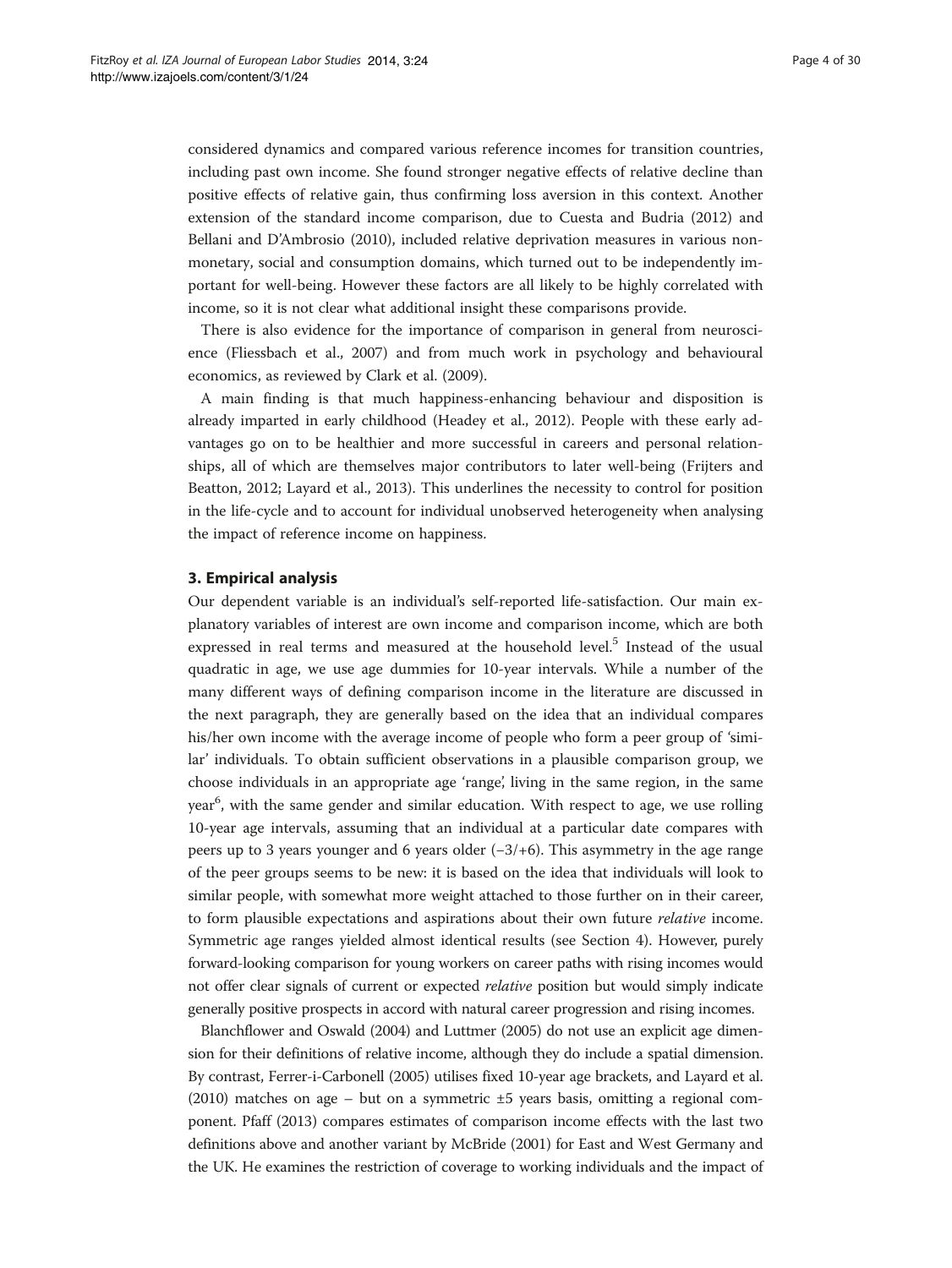using different measures of income and finds that results are sensitive to the definition of both dimensions. However, he does not disaggregate any country sample by age. To justify our definition of comparison income, which is similar to Layard et al. ([2010\)](#page-29-0) but with a regional restriction, we conducted extensive robustness tests by varying comparison parameters and found our results to be quite insensitive both to comparison groups and specification changes discussed in detail in Section [4.](#page-10-0)

Many happiness studies (including some of the work on relative income cited above) control for age with a quadratic and find a robust U-shaped pure age effect (Blanchflower and Oswald, [2008](#page-28-0)). However, this does not capture the declining happiness of the oldest respondents, as is evident in samples with all ages where either cubic or non-parametric age controls are used (Fischer, [2009;](#page-29-0) FitzRoy et al. [2011a, 2011b](#page-29-0); Bartolini et al., [2012](#page-28-0), Wunder et al., [2013\)](#page-29-0). Pfaff ([2013](#page-29-0)) uses a quadratic in age and finds negative estimates for age squared until the sample is restricted to workers only, with the estimates then being positive for all three countries. With fixed effects and controls for time in panel and survey interview (but no comparison income), Frijters and Beatton ([2012\)](#page-29-0) and Kassenboehmer and Haisken-DeNew [\(2012](#page-29-0)) show that the U-shape or middle-age decline in happiness disappears. When we include comparison income as well as age-intervals, wave dummies, time in panel, and individual fixed effects, we find a hump-shape (with only a moderate decline in happiness after 75) in West Germany and the UK. Only East Germany reveals a substantial dip in middle age, and a deeper fall after 75. These results are illustrated in Figure [1](#page-8-0).

To test our main hypothesis about the varying influence of comparison income on life-satisfaction, we estimate the following model for the full sample as well as for two age groups,  $<45$  and  $>=45$ :

$$
H_{it} = \beta_0 + \beta_1 ln Y_{it} + \beta_2 ln \bar{Y}_{jt} + \alpha X_{it} + \gamma g(Ag e_{it}) + \varepsilon_{it},
$$
\n(1)

where H measures self-reported life-satisfaction of individual  $i$  at time  $t$ , and  $X$  is a vector of individual covariates including individual characteristics like gender, education, employment status, self-reported health and time spent in the panel, as well as dummies for regions. Y captures annual household income of an individual, while Y describes the mean income of the corresponding reference group *j* defined by age, gender, education and region. With respect to age, we follow Frijters and Beatton ([2012\)](#page-29-0) and use a relatively flexible function: we include age-dummies for bands of 10 years. Our reference category are those respondents younger than 25. Motivated by large and persisting socio-economic and cultural differences between West and East Germany (Frijters et al. [2004,](#page-29-0) Pfaff and Hirata, [2011\)](#page-29-0), we estimate the same model for East and West Germany separately.

We treat life-satisfaction scores as cardinal and comparable across respondents. This assumption is sometimes criticised in the economic literature, but unreported estimates from a random effects, ordered probit model are qualitatively similar to the ones reported here. This is in line with the findings of Ferrer-i-Carbonell and Frijters ([2004](#page-28-0)), so we proceed with pooled OLS and fixed effects estimates as in Layard et al. ([2010](#page-29-0)) and others. In addition to separate age-groups,  $\langle 45 \rangle$  and  $> = 45$ , we also report estimates of an interacted model with the full sample. The age split was chosen in accord with standard labour force statistics to divide the extended 'prime age' working life from 25 to 65, but dividing at 40 or 50 gave very similar results (see Section [4\)](#page-10-0).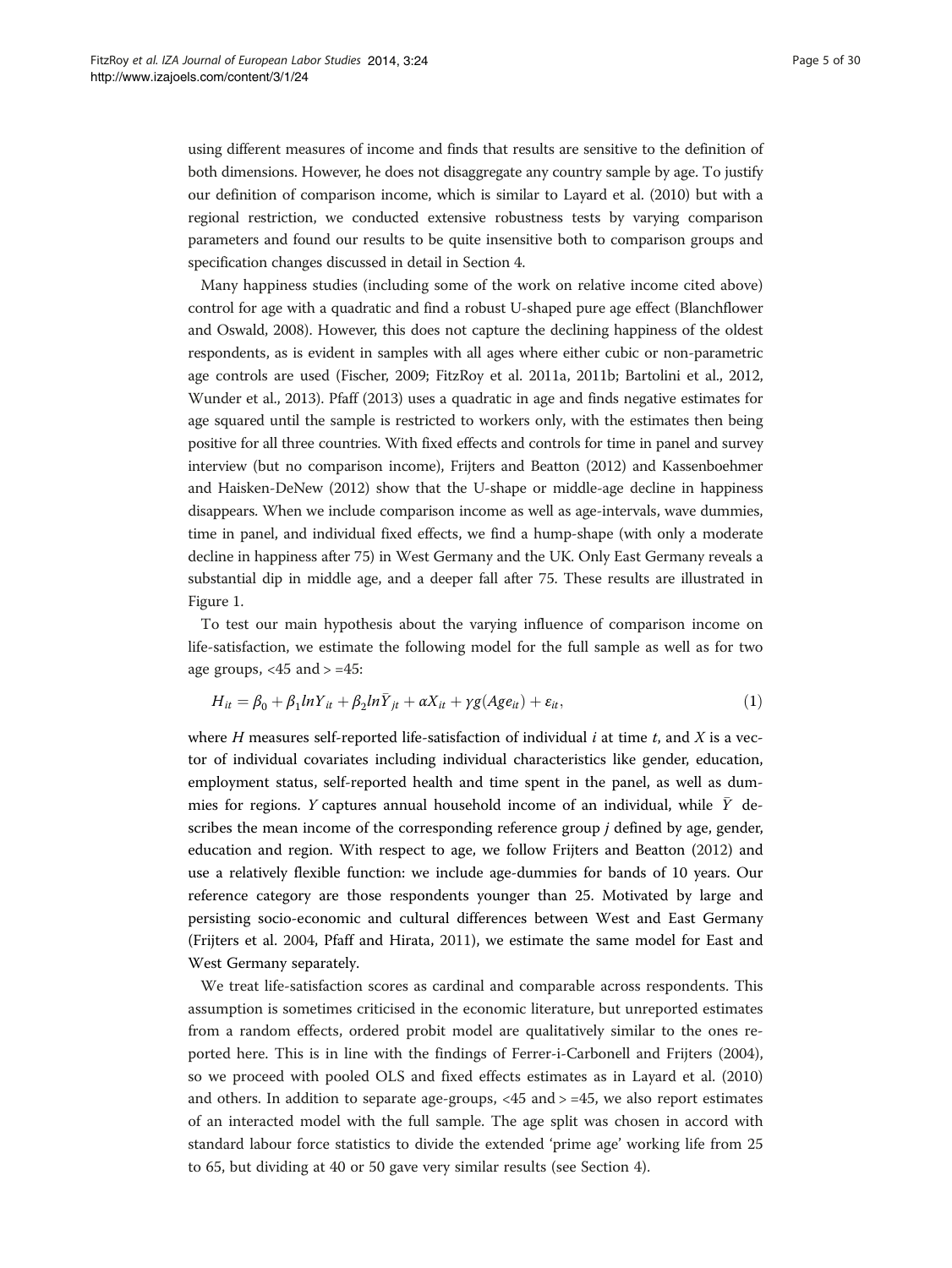#### <span id="page-5-0"></span>3.1 Data and results for West and East Germany

The data used for Germany comes from the German Socio-Economic Panel (SOEP), which is a representative micro data set providing detailed information on individuals, families and households in Germany (Wagner et al. [2007](#page-29-0)). The SOEP was started in 1984 and has become a widely used database for social scientists. A major advantage is the comprehensive nature of the data set, which combines objective indicators (e.g. income, employment status, family structure) as well as subjective or self-assessed life-satisfaction. In this paper, we only use the 2000–2010 waves of the SOEP, in order to avoid the potential effects of reunification and its aftermath in earlier years, split into subsamples of individuals under 45 and those older than (or exactly) 45. We have over 156,000 observations for 26,711 individuals in West Germany and do not constrain ages as do Layard et al.  $(2010)^7$  $(2010)^7$  $(2010)^7$ .

Self-reported life-satisfaction is measured on an 11-point scale, 0 being the lowest value, while 10 is reported by individuals who are very satisfied with their actual life. Household income is measured after deducting taxes and social insurance contributions. We define an individual's comparison group by gender, age (+6/-3), education (low, medium and high), time (year) and region (North, West, South-West, South). In the case of East Germany, we distinguish between two regions (North and South)<sup>8</sup>.

Tables 1 and 2 show brief summary statistics for West and East Germany. East Germans have lower average life satisfaction than West Germans with more unemployment and significantly lower household income than West Germans. The differences in happiness and economic outcomes between West and East Germany hold true when we compare people within age groups. However, the average life-satisfaction score in East Germany is still about 6.55, which is fairly high compared to self-reported happiness in the US (Layard et al. [2010\)](#page-29-0). The table further shows that young adults in East and West Germany have higher life satisfaction than older individuals.

|                   | (1)           | (2)            | (3)            |
|-------------------|---------------|----------------|----------------|
|                   | All           | $<$ 45         | > 45           |
| Life-Satisfaction | 7.14(1.74)    | 7.22(1.65)     | 7.08(1.80)     |
| Age               | 48.30 (17.15) | 32.67 (7.77)   | 61.11 (11.02)  |
| Household income  | 2872 (1863)   | 2872.13 (1656) | 2871.41 (2017) |
| Comparison income | 2871 (799)    | 2903.16 (555)  | 2845.07 (953)  |
| Ν                 | 156194        | 70355          | 85839          |

Table 1 Summary statistics, West Germany, 2000-2010

Arithmetic means; standard deviations in parentheses. Life-Satisfaction measures self-reported life-satisfaction on an 11-point scale. Age describes the age of the respondent. Household income measures the net monthly real household income of the respondent. Comparison income measures the average net monthly real income within a reference group (Age (-3/+6), Sex, Education (3 categories), Regions (4 categories)) to which the respondent belongs. Source: SOEP.

#### Table 2 Summary statistics, East Germany, 2000-2010

|                   | (1)           | (2)           | (3)           |
|-------------------|---------------|---------------|---------------|
|                   | All           | <45           | > 45          |
| Life-Satisfaction | 6.55(1.78)    | 6.73(1.69)    | 6.42(1.82)    |
| Age               | 48.74 (17.25) | 31.82 (8.05)  | 60.86 (10.61) |
| Household income  | 2248 (1294)   | 2349 (1252)   | 2176 (1319)   |
| Comparison income | 2240 (562)    | 2361.11 (443) | 2152.82 (619) |
| N                 | 56456         | 23562         | 32894         |

See Table 1. Comparison income measures the average net monthly real income within a reference group (Age (-3/+6), Sex, Education (3 categories), Regions (2 categories)) to which the respondent belongs. Source: SOEP.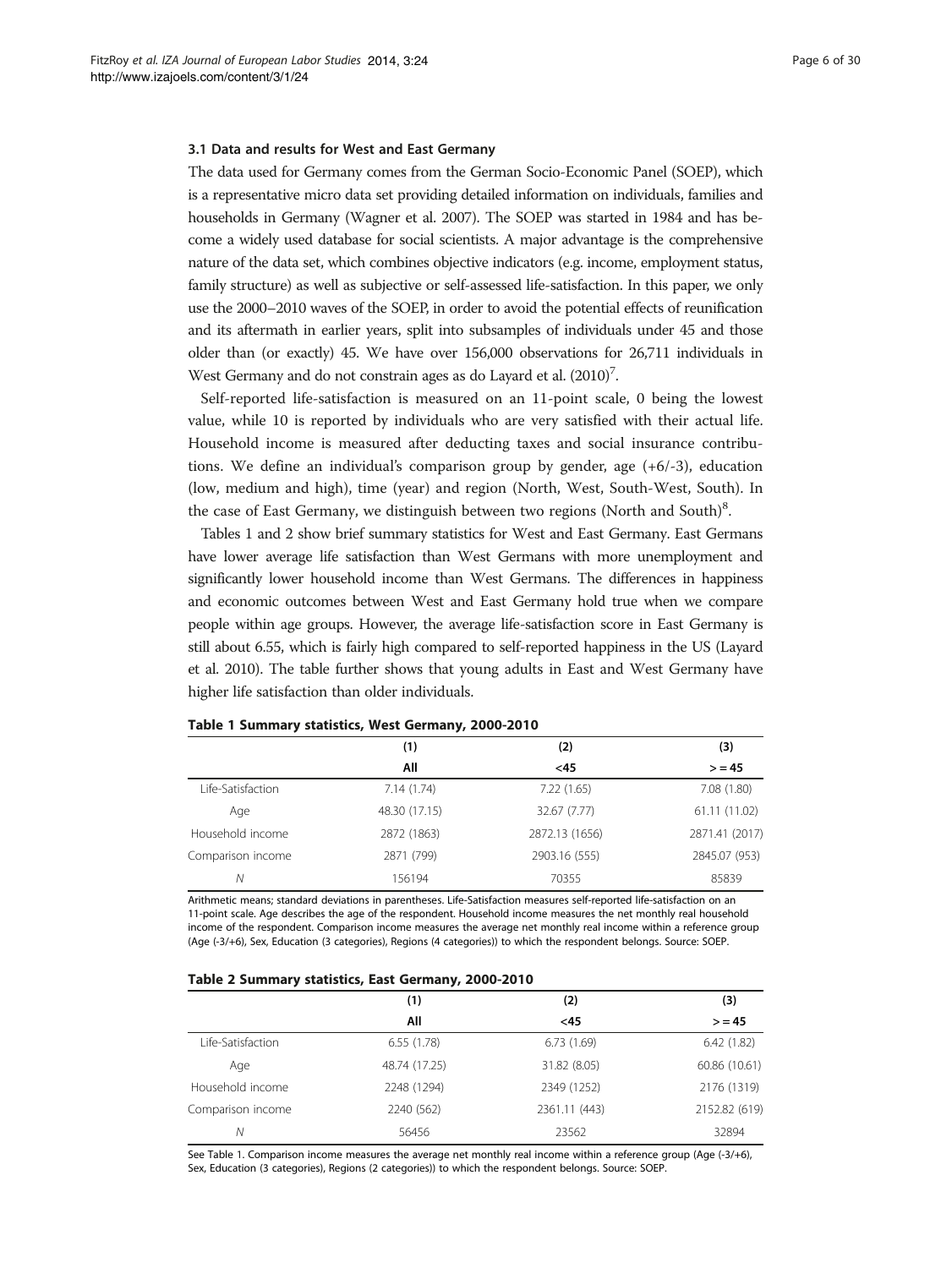<span id="page-6-0"></span>Tables 3 and 4 report pooled OLS estimates for the whole sample and the two age groups for both regions, restricted to the key household and comparison income variables. For own income in the full West German sample (column (1)), we find the usual positive effect. The corresponding coefficient has a value of 0.53 which is the typical size in a cross-sectional regression of life-satisfaction on log income (Layard et al. [2010\)](#page-29-0). The negative comparison effect also matches previous work discussed in the Introduction. The magnitude of both income effects is very moderate. A 50% increase in own income is associated with an increase in life satisfaction of approximately 3%, while an increase in peer income decreases predicted life satisfaction by roughly 0.5%. The main interest comes from the age-split. The results in column (2) highlight that comparison income has a positive significant effect for individuals under 45, while maintaining the well-known negative effect for older individuals. These findings are in line with our earlier cross-sectional results focusing on the 2008-wave of the SOEP (FitzRoy et al. [2011a, 2011b](#page-29-0)).

|                   | (1)        | (2)       | (3)        |
|-------------------|------------|-----------|------------|
|                   | All        | <45       | > 45       |
| Pooled OLS        |            |           |            |
| Household income  | $0.53***$  | $0.43***$ | $0.61***$  |
|                   | (51.00)    | (27.81)   | (42.85)    |
| Comparison income | $-0.09***$ | $0.18***$ | $-0.19***$ |
|                   | $(-3.47)$  | (3.86)    | $(-5.77)$  |
| Observations      | 156,194    | 70,355    | 85,839     |
| Adj. R-squared    | 0.201      | 0.195     | 0.207      |

|  |  |  |  | Table 3 West Germany, SOEP, 2000-2010 |
|--|--|--|--|---------------------------------------|
|--|--|--|--|---------------------------------------|

Dependent variable: Life-Satisfaction. Controls for gender, marriage, cohabiting, children, health status, foreign-born, education, work status, interview form, time in panel, year of last interview, household size, age group, year of survey, regional unemployment and federal states are included. Standard errors clustered at the level of reference groups, robust t-statistics in parentheses. \*\*\*p < 0.01, \*\*p < 0.05, \*p < 0.1.

|                   | (1)       | (2)       | (3)       |
|-------------------|-----------|-----------|-----------|
|                   | All       | <45       | > 45      |
| Pooled OLS        |           |           |           |
| Household income  | $0.79***$ | $0.61***$ | $0.94***$ |
|                   | (41.46)   | (22.49)   | (35.68)   |
| Comparison income | 0.05      | $0.28***$ | $-0.10*$  |
|                   | (1.02)    | (3.72)    | $(-1.67)$ |
| Observations      | 56,456    | 23,562    | 32,894    |
| Adj. R-squared    | 0.221     | 0.215     | 0.221     |

See Table 3. \*\*\*p < 0.01, \*\*p < 0.05, \*p < 0.1.

As expected, in East Germany the income coefficient has a larger magnitude than in West Germany. In regions that are characterised by low income and high unemployment levels, own income has a higher relevance for individual well-being. In addition to this, results from the full sample indicate that comparison income does not matter for individuals in East Germany. Interestingly, splitting the sample suggests that the positive comparison effect for the under 45s also holds in East Germany.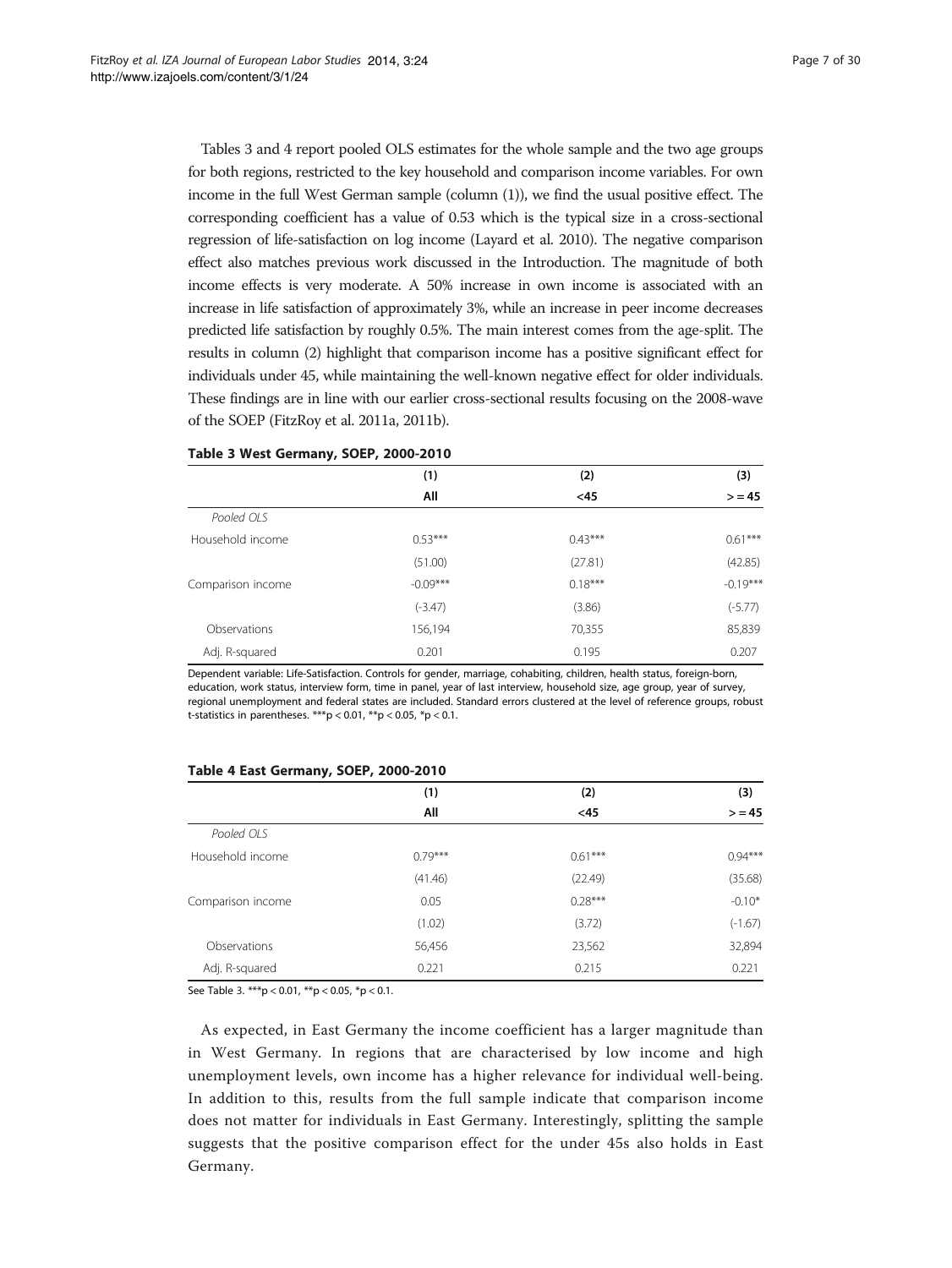<span id="page-7-0"></span>In the next step, we exploit the panel structure of the SOEP and take into account individual time constant unobserved heterogeneity by including individual fixed effects. The corresponding results are presented in Tables 5 and 6. The results support our findings from the pooled OLS estimation: the influence of comparison income is different for young and old people. While young people experience higher life-satisfaction for higher peer incomes, older people experience the well-known relative deprivation effect with higher comparison income. An interesting artefact is that the positive comparison effect for the young is exactly offset by the usual negative comparison effect for those over 45. So the net result for the whole sample is a zero coefficient for comparison, differing from all previous work with SOEP data that we are aware of where age groups are aggregated and the (net) effect of comparison income is negative. However, if we adopt the usual quadratic in age, we also find a negative effect of comparison in the whole sample – although this effect is only significant at the 10% level (see Section [4\)](#page-10-0).

In East Germany, we find no comparison effects at all – apart from the case where we switch to a quadratic in age and consider the whole sample. This stands in contrast to Ferrer-i-Carbonell's [\(2005](#page-29-0)) random effects probit estimates and our own estimates from the pooled OLS model. The own-income coefficient is, as in the pooled OLS model, substantially larger than in the Western sample, which is plausible in a poorer region. A 50% rise in own income increases life satisfaction by approximately 4.9%. Another result is that own income becomes more important with age in East and West Germany.

|                      | (1)       | (2)       | (3)        |
|----------------------|-----------|-----------|------------|
|                      | All       | <45       | > 45       |
| <b>Fixed Effects</b> |           |           |            |
| Household income     | $0.25***$ | $0.20***$ | $0.29***$  |
|                      | (14.59)   | (8.46)    | (11.55)    |
| Comparison income    | 0.00      | $0.21***$ | $-0.21***$ |
|                      | (0.07)    | (2.19)    | $(-2.48)$  |
| Observations         | 156,194   | 70,355    | 85,839     |
| Number of persons    | 26,711    | 14,700    | 14,893     |
| Adj. R-squared       | 0.0603    | 0.0682    | 0.0537     |

# Table 5 West Germany, SOEP, 2000-2010

Dependent variable: Life-Satisfaction. Controls for marriage, cohabiting, children, health status, education, work status, interview form, time in panel, year of last interview, household size, age group, year of survey, regional unemployment and federal states are included. Standard errors clustered at the individual level, robust t-statistics in parentheses. \*\*\*p < 0.01, \*\*p < 0.05, \*p < 0.1.

|                      | (1)       | (2)       | (3)       |
|----------------------|-----------|-----------|-----------|
|                      | All       | <45       | > 45      |
| <b>Fixed Effects</b> |           |           |           |
| Household income     | $0.38***$ | $0.32***$ | $0.43***$ |
|                      | (12.13)   | (7.52)    | (8.79)    |
| Comparison income    | $-0.01$   | 0.13      | $-0.11$   |
|                      | $(-0.08)$ | (0.82)    | $(-0.69)$ |
| Observations         | 56,456    | 23,562    | 32,894    |
| Number of persons    | 8,932     | 4,812     | 5,165     |
| Adj. R-squared       | 0.0574    | 0.0635    | 0.0521    |

Table 6 East Germany, SOEP, 2000-2010

See Table 5. \*\*\*p < 0.01, \*\*p < 0.05, \*p < 0.1.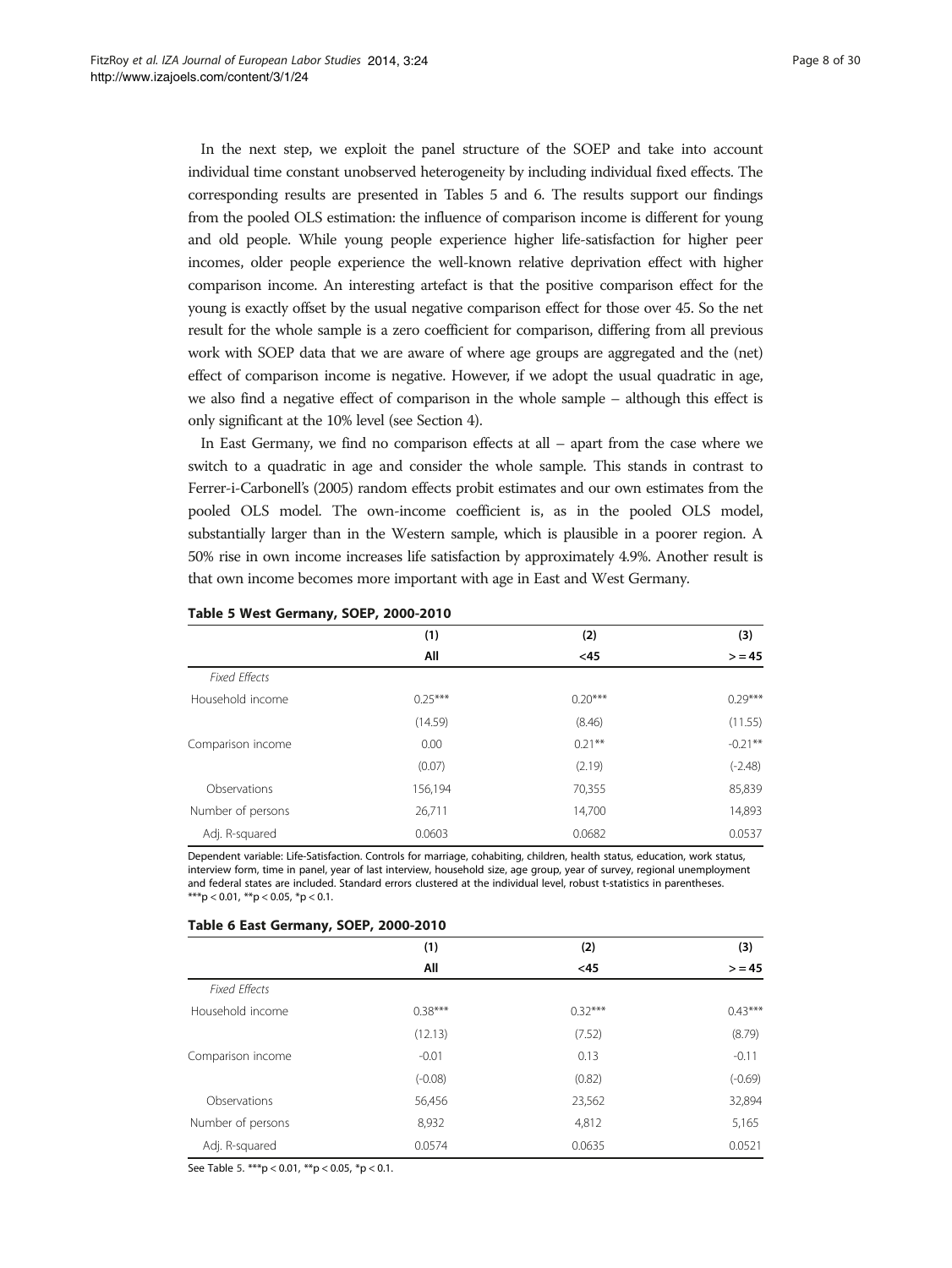<span id="page-8-0"></span>The pure age effects from the age-interval dummies in the full sample, fixed effects estimates (column (1) of Table [5](#page-7-0) and column (1) of Table [6](#page-7-0)) are plotted in Figure 1. They are quite different from the frequently found U-shape in estimates without controlling for time spent in the panel and presence of an interviewer, and are actually hump-shaped in the West, while East Germany has a distinctive M-shaped pattern of happiness over the life-cycle. These results confirm Frijters and Beatton's [\(2012](#page-29-0)) and Kassenboehmer and Haisken-DeNew's ([2012\)](#page-29-0) main finding that fixed effects and the extra controls remove the U-shape.



# 3.2. Data and results for United Kingdom

Our UK data<sup>9</sup> are taken from Waves 6-10 and 12-18 of the British Household Panel Survey (BHPS), covering a period that runs from 1996/07 to 2008/09. We use data for 153,189 observations across 25,681 individuals, with those cases where there are missing values excluded. One point worthy of note is the deliberate over-sampling of the smaller nations of the UK since Wave  $9 -$  so that about half of the individuals in the BHPS are from Scotland, Wales and Northern Ireland, compared to less than 20% in the overall population. While there are differences compared to England, they are much less than between West and East Germany, so do not warrant separate estimates. The range of coverage of this data set – which focuses on issues of interest to the social sciences and for policy purposes, across the members of a specific sample of households – is similarly broad as the SOEP, although unsurprisingly not identical.

In the BHPS data set, self-reported life-satisfaction is measured on a 7-point scale, 1 being the lowest value, while 7 is reported by individuals who are very satisfied with their life overall. For the identification of comparison income, we define an individual's reference group by gender, age (−3/+6), education (low or high), region (south of England, north of England, elsewhere in the UK (Scotland, Wales, Northern Ireland)) and BHPS wave (year).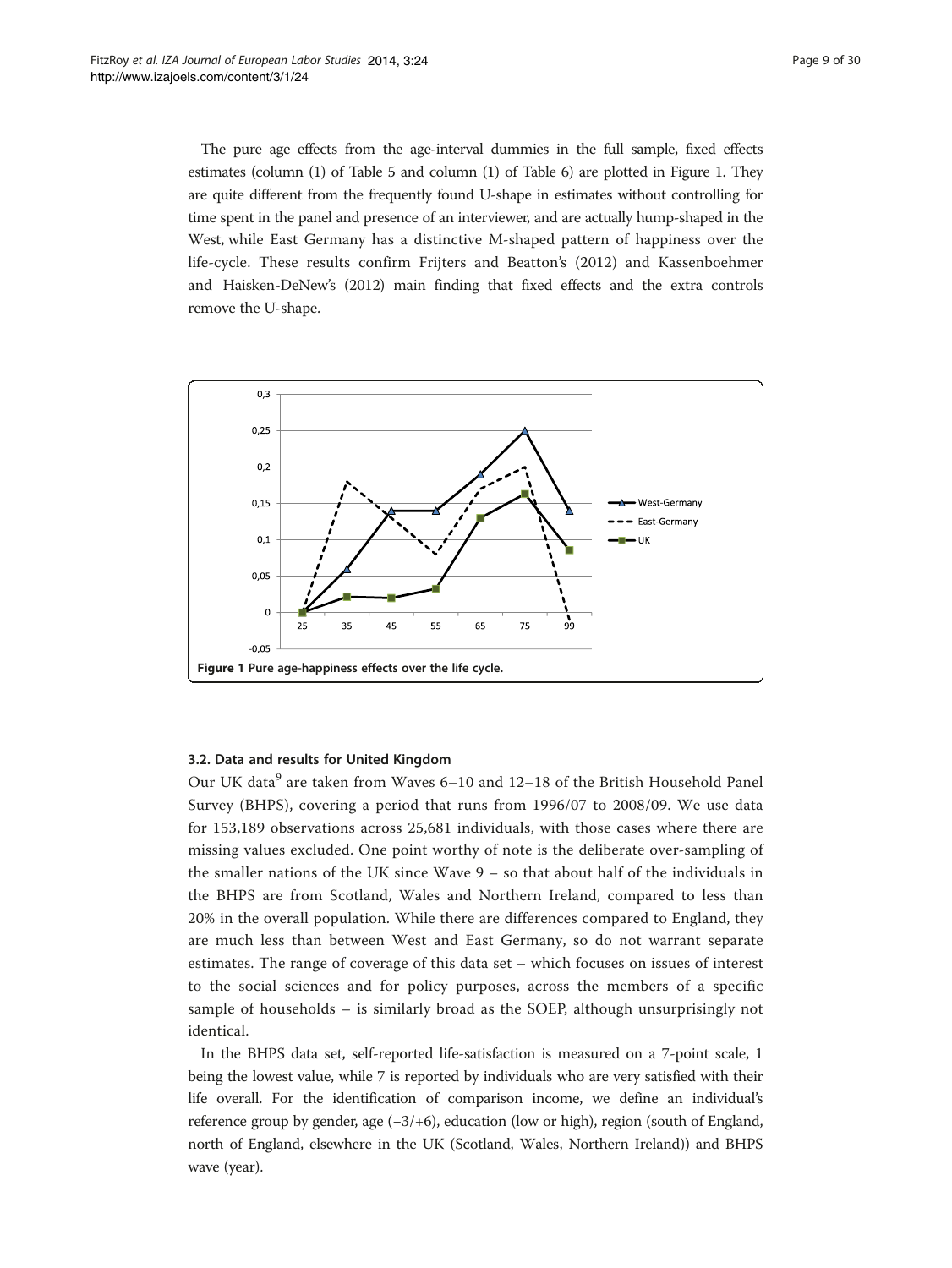|                   | (1)               | (2)               | (3)               |
|-------------------|-------------------|-------------------|-------------------|
|                   | All               | <45               | > 45              |
| Life-Satisfaction | 5.23 (1.29)       | 5.15(1.21)        | 5.31 (1.36)       |
| Age               | 45.57 (18.38)     | 30.66 (8.32)      | 61.52 (11.53)     |
| Household income  | 2715.10 (2155.56) | 3060.37 (2102.17) | 2345.82 (2066.91) |
| Comparison income | 2680.10 (886.50)  | 3060.16 (622.30)  | 2273.61 (944.73)  |
| Ν                 | 153189            | 79168             | 74021             |

<span id="page-9-0"></span>

|  |  |  |  |  |  |  |  | Table 7 Summary statistics, GB, waves 6-10 and UK, waves 12-18 (across 1996/97-2008/09) |
|--|--|--|--|--|--|--|--|-----------------------------------------------------------------------------------------|
|--|--|--|--|--|--|--|--|-----------------------------------------------------------------------------------------|

See Table [1.](#page-5-0) Life satisfaction measures self-reported life-satisfaction on a 7-point scale. Household income measures real household income, using the Consumer Prices Index as deflator. Comparison income measures the average real household income within a reference group (Age (-3/+6), Sex, Education (2 categories), Regions (3 categories)) to which the respondent belongs. Source: BHPS.

Table 7 shows summary statistics for the BHPS data. To make approximate comparisons<sup>10</sup> with overall life satisfaction in Germany, a simple linear transformation can be undertaken (subtract 1, then multiply by 5/3), so BHPS individuals have higher overall life satisfaction than in East Germany, but less than in West Germany. When the complete age range is considered, the UK average is pretty close to its counterpart from West Germany. However, for the younger age group, the BHPS average is relatively lower and nearer to its East German equivalent. The BHPS contrasts with the SOEP in that the older age group displays higher life satisfaction. This effect looks somewhat surprising given the 23% lower relative household income observed for the older age group in the UK case.

|                   | (1)         | (2)        | (3)        |
|-------------------|-------------|------------|------------|
|                   | All         | <45        | > 45       |
| Pooled OLS        |             |            |            |
| Household income  | $0.086***$  | $0.114***$ | $0.054***$ |
|                   | (14.86)     | (15.09)    | (6.29)     |
| Comparison income | $-0.074***$ | 0.037      | $-0.086**$ |
|                   | $(-2.86)$   | (0.94)     | $(-2.37)$  |
| Observations      | 153,189     | 79,168     | 74,021     |
| Adj. R-squared    | 0.166       | 0.147      | 0.182      |

#### Table 8 UK, BHPS, Waves 6-10, 12-18

Dependent variable: Life-Satisfaction. Controls for gender, marital status (including cohabiting), children, health status, education, work status, time in panel, year of last interview, household size, age group, wave number, regions and regional unemployment are included. Standard errors clustered at the level of reference groups, robust t-statistics in parentheses. \*\*\*p < 0.01, \*\*p < 0.05, \*p < 0.1.

Table 8 covers pooled OLS estimates for the whole sample and the two age groups, reporting only household and comparison income variables.<sup>11</sup> The negative effect of comparison income in the full UK sample is statistically significant, just like the West German case. As in our own earlier preliminary cross-sectional work on the BHPS, the comparison effect in the younger group remains statistically insignificant: by inspection, however, it does appear significantly different (in a negative direction) from the effect among the older age  $\text{group}^{12}$ . Using any of our preferred BHPS specifications from Table 8, we can conclude that the impacts of income on life satisfaction are very modest. For example, a 50% increase in own (household) income would yield a predicted effect on life satisfaction of less than 1%. By contrast, characteristics such as health and changes in marital status or economic activity status have more impact (around 7-10%).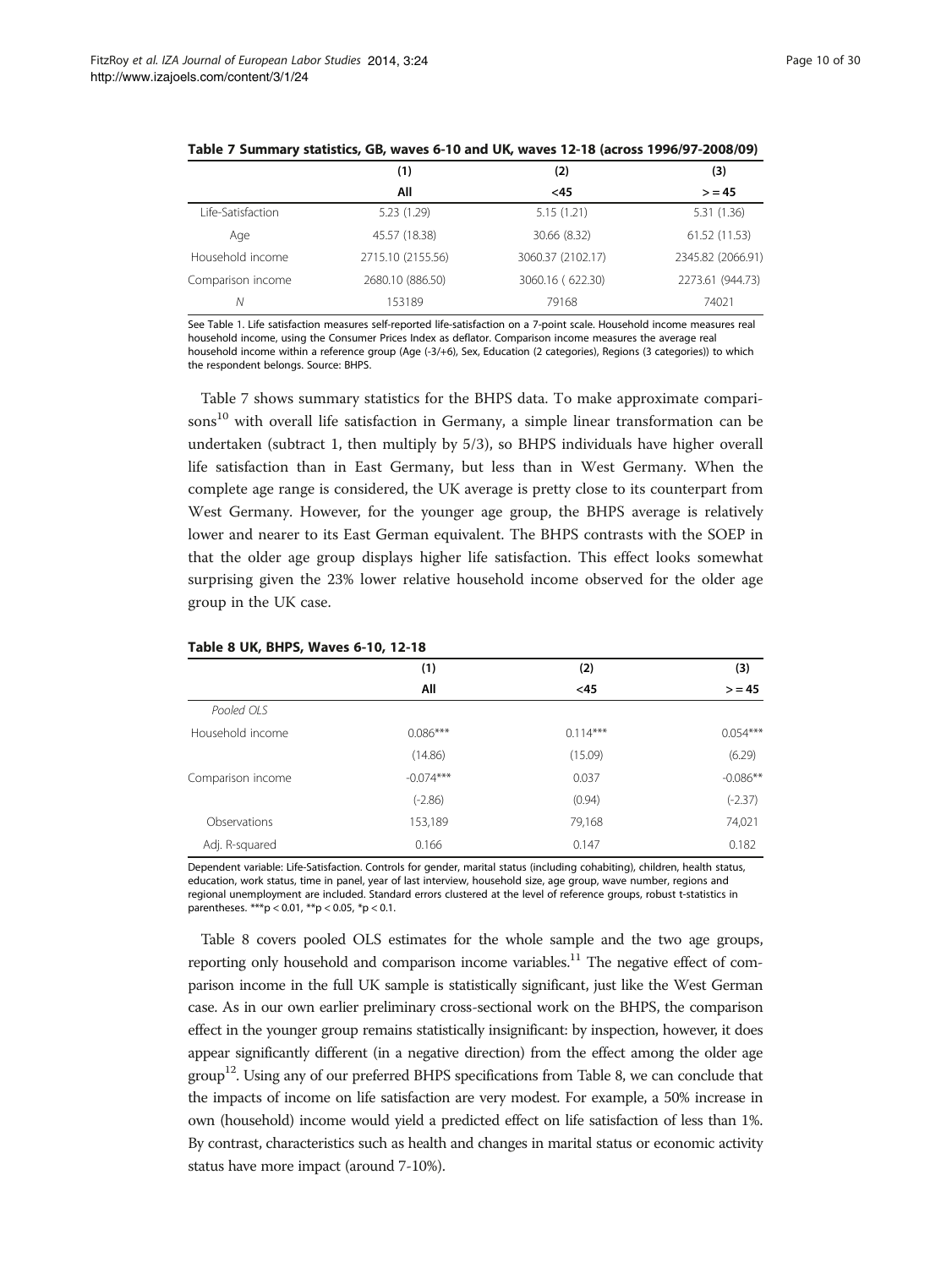<span id="page-10-0"></span>Fixed effects results (Table 9) include a negative comparison income effect in the full sample, in contrast to West Germany. The sample split now very clearly demonstrates the difference between the two age ranges<sup>13</sup> – with the comparison income effects statistically significant and positive in the younger group and of the opposite sign (and significant) in the older group. This pattern is very similar to West Germany.

| (1)        | (2)        | (3)         |
|------------|------------|-------------|
| All        | $<$ 45     | > 45        |
|            |            |             |
| $0.039***$ | $0.058***$ | $0.018*$    |
| (6.16)     | (6.87)     | (1.92)      |
| $-0.092**$ | $0.247***$ | $-0.287***$ |
| $(-2.02)$  | (3.22)     | $(-4.46)$   |
| 153,189    | 79,168     | 74,021      |
| 25,681     | 16,327     | 12,034      |
| 0.0374     | 0.0423     | 0.0336      |
|            |            |             |

## Table 9 UK, BHPS, Waves 6-10, 12-18

Dependent variable: Life-Satisfaction. Controls for marital status (including cohabiting), children, health status, education, work status, time in panel, year of last interview, household size, age group, wave number, regions and regional unemployment are included. Standard errors clustered at the individual level, robust t-statistics in parentheses. \*\*\*p < 0.01, \*\*p < 0.05, \*p < 0.1.

Also, own household income has a relatively larger effect among the younger group (in contrast to the results for Germany) – and this effect is, rather surprisingly, much smaller throughout than the impact of comparison income. It is also much smaller than the own income effect in Germany (as also found by Helliwell et al. ([2012\)](#page-29-0), who did not, however, include comparison income). We are unaware of any explanation for this rather surprising finding.

The pure age effects are plotted in Figure [1](#page-8-0) (column (1) of Table 9) and are very similar to West Germany.

#### 4. Robustness tests

In the following section, we will present a series of additional results to assess the robustness of our empirical findings. We start with alternative measures of age. In view of widespread use of quadratic age controls, we have also estimated such models. The corresponding results in Tables [10](#page-11-0), [11](#page-11-0) and [12](#page-11-0) shows that our main findings for the split samples are not affected if we follow the standard literature and capture age differences by a second-order polynomial, thus supporting the robustness of these findings. However, for the whole sample with all ages, the negative comparison effect now becomes significant for both West and East Germany, as other authors have found, and the t-value more than doubles for the UK.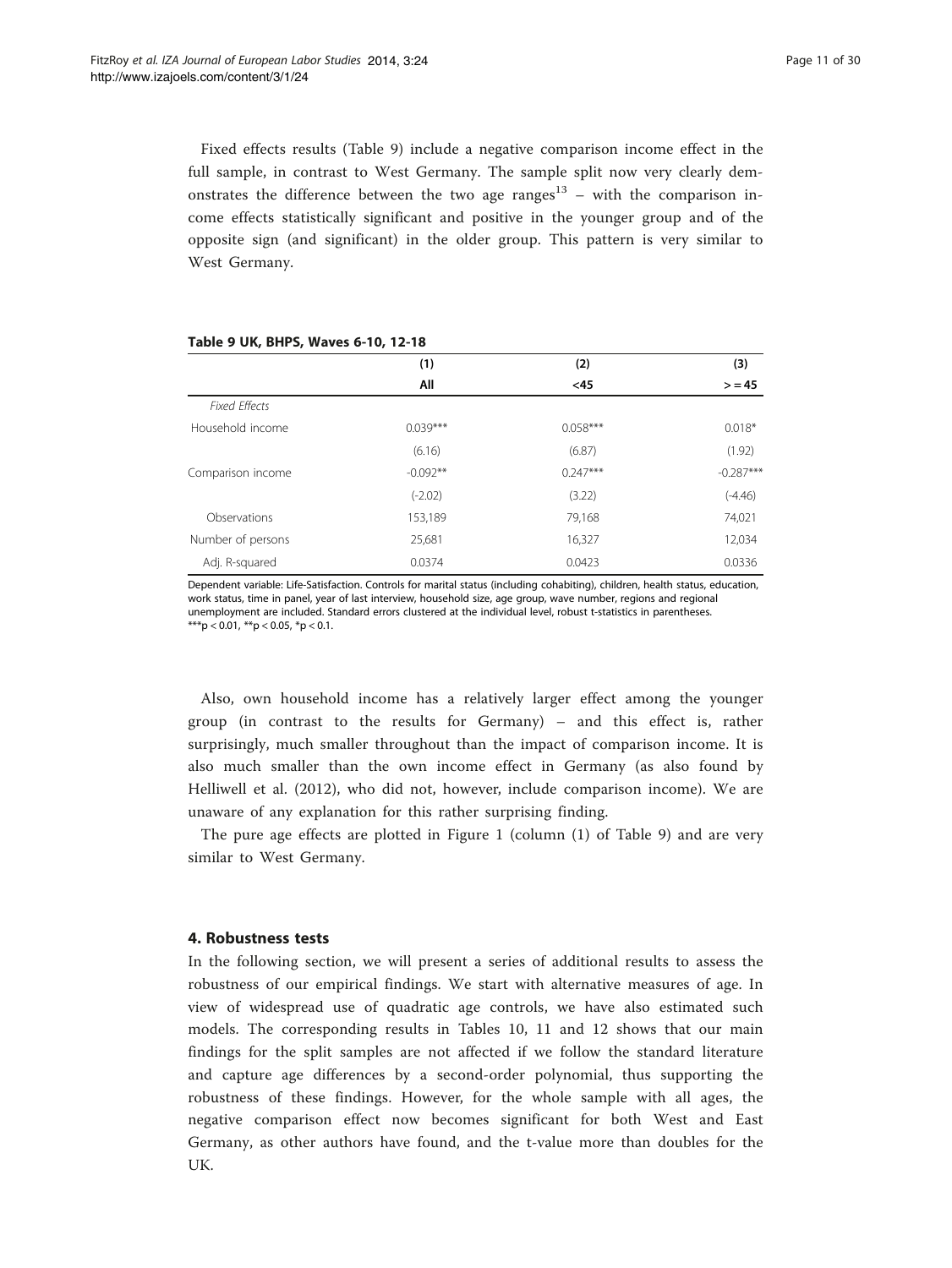#### <span id="page-11-0"></span>Table 10 West Germany, SOEP, 2000-2010

|                               | (1)       | (2)       | (3)        |
|-------------------------------|-----------|-----------|------------|
|                               | All       | <45       | > 45       |
| Fixed Effects, age polynomial |           |           |            |
| Household income              | $0.25***$ | $0.20***$ | $0.29***$  |
|                               | (14.41)   | (8.47)    | (11.34)    |
| Comparison income             | $-0.11*$  | $0.26***$ | $-0.27***$ |
|                               | $(-1.96)$ | (2.61)    | $(-3.47)$  |
| Observations                  | 156,194   | 70,355    | 85,839     |
| Number of persons             | 26,711    | 14,700    | 14,893     |
| Adj. R-squared                | 0.0604    | 0.0682    | 0.0544     |

Dependent variable: Life-Satisfaction. Controls for marriage, cohabiting, children, health status, education, work status, interview form, time in panel, year of last interview, household size, age and age squared, year of survey, regional unemployment and federal states are included. Standard errors clustered at the individual level, robust t-statistics in parentheses.  $***p < 0.01$ ,  $**p < 0.05$ ,  $*p < 0.1$ .

# Table 11 East Germany, SOEP, 2000-2010

|                               | (1)        | (2)       | (3)       |
|-------------------------------|------------|-----------|-----------|
|                               | All        | <45       | > 45      |
| Fixed Effects, age polynomial |            |           |           |
| Household income              | $0.37***$  | $0.32***$ | $0.42***$ |
|                               | (11.94)    | (7.55)    | (8.70)    |
| Comparison income             | $-0.27***$ | 0.05      | 0.01      |
|                               | $(-2.59)$  | (0.32)    | (0.04)    |
| Observations                  | 56,456     | 23,562    | 32,894    |
| Number of persons             | 8.932      | 4,812     | 5,165     |
| Adj. R-squared                | 0.0572     | 0.0630    | 0.0537    |

See Table 10. \*\*\*  $p < 0.01$ , \*\* $p < 0.05$ , \* $p < 0$ .

# Table 12 UK, BHPS, Waves 6-10, 12-18

|                               | (1)         | (2)        | (3)         |
|-------------------------------|-------------|------------|-------------|
|                               | All         | <45        | > 45        |
| Fixed Effects, age polynomial |             |            |             |
| Household income              | $0.039***$  | $0.059***$ | $0.018*$    |
|                               | (6.14)      | (7.02)     | (1.89)      |
| Comparison income             | $-0.223***$ | $0.205***$ | $-0.157***$ |
|                               | $(-5.70)$   | (2.59)     | $(-2.88)$   |
| Observations                  | 153,189     | 79.168     | 74,021      |
| Number of persons             | 25,681      | 16,327     | 12,034      |
| Adj. R-squared                | 0.0371      | 0.0422     | 0.0347      |

Dependent variable: Life-Satisfaction. Controls for marital status (including cohabiting), children, health status, education, work status, time in panel, year of last interview, household size, age and age squared, wave number, regions and regional unemployment are included. Standard errors clustered at the individual level, robust t-statistics in parentheses. \*\*\*p < 0.01, \*\*p < 0.05, \*p < 0.1.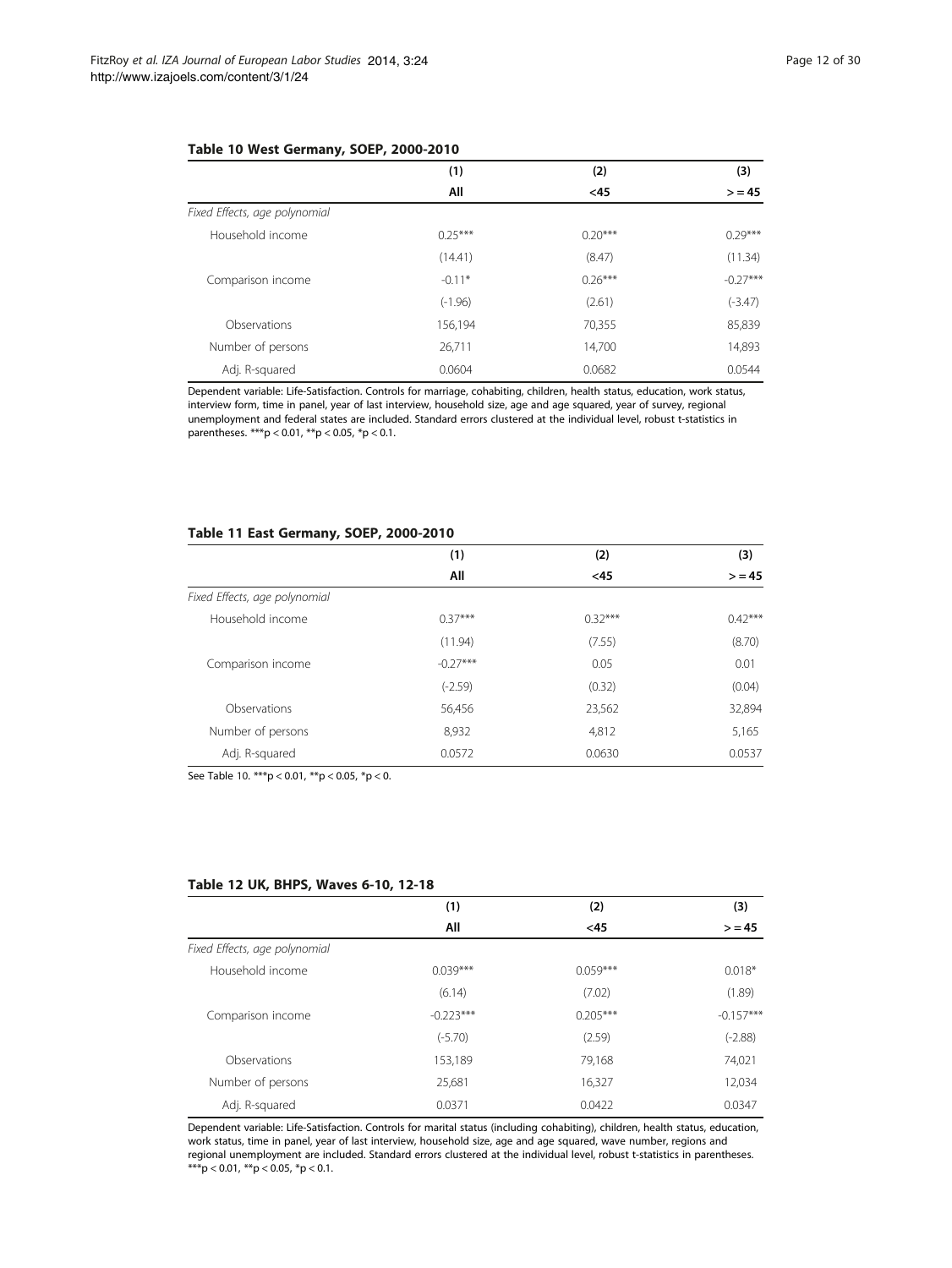Second, we undertook fixed effects estimation for a few more specification variants. Examples included different points (40 and 50) for the age split; and symmetric (−5/+5), rolling comparison income groups (see Layard et al. [2010\)](#page-29-0). The corresponding results are reported in Tables 13, 14 and 15. Each of these variants yielded very similar results to their appropriate benchmark specification.

|                      | (1)             | (2)       | (3)        | (4)             | (5)       | (6)        | (7)       | (8)                          | (9)       |
|----------------------|-----------------|-----------|------------|-----------------|-----------|------------|-----------|------------------------------|-----------|
|                      | All             | <40       | > 40       | All             | $50$      | > 50       | All       | <45                          | > 45      |
| <b>Fixed Effects</b> |                 |           |            |                 |           |            |           |                              |           |
|                      | Age Split at 40 |           |            | Age Split at 50 |           |            |           | Symmetric Ref Income (-5,+5) |           |
| Household income     | $0.25***$       | $0.17***$ | $0.30***$  | $0.25***$       | $0.23***$ | $0.25***$  | $0.25***$ | $0.20***$                    | $0.29***$ |
|                      | (14.59)         | (6.47)    | (13.16)    | (14.59)         | (10.43)   | (8.97)     | (14.60)   | (8.48)                       | (11.53)   |
| Comparison income    | 0.00            | $0.24***$ | $-0.18***$ | 0.00            | $0.20**$  | $-0.27***$ | $-0.00$   | $0.18*$                      | $-0.18**$ |
|                      | (0.07)          | (2.21)    | $(-2.35)$  | (0.07)          | (2.26)    | $(-2.98)$  | $(-0.06)$ | (1.84)                       | $(-2.14)$ |
| Observations         | 156,194         | 53,325    | 102.869    | 156,194         | 85,460    | 70,734     | 156,194   | 70,355                       | 85,839    |
| Number of persons    | 26,711          | 12,161    | 17,635     | 26,711          | 16.861    | 12,365     | 26,711    | 14,700                       | 14,893    |
| Adj. R-squared       | 0.0603          | 0.0643    | 0.0564     | 0.0603          | 0.0677    | 0.0494     | 0.0603    | 0.0682                       | 0.0537    |

# Table 13 West Germany, SOEP, 2000-2010

See Table [5.](#page-7-0) \*\*\*p < 0.01, \*\*p < 0.05, \*p < 0.1.

#### Table 14 East Germany, SOEP, 2000-2010

|                      | (1)             | (2)       | (3)       | (4)             | (5)       | (6)       | (7)       | (8)                          | (9)       |
|----------------------|-----------------|-----------|-----------|-----------------|-----------|-----------|-----------|------------------------------|-----------|
|                      | All             | <40       | > 40      | All             | $50$      | > 50      | All       | <45                          | > 45      |
| <b>Fixed Effects</b> |                 |           |           |                 |           |           |           |                              |           |
|                      | Age Split at 40 |           |           | Age Split at 50 |           |           |           | Symmetric Ref Income (-5,+5) |           |
| Household income     | $0.38***$       | $0.28***$ | $0.48***$ | $0.38***$       | $0.35***$ | $0.39***$ | $0.38***$ | $0.32***$                    | $0.43***$ |
|                      | (12.13)         | (6.22)    | (10.75)   | (12.13)         | (9.21)    | (7.33)    | (12.19)   | (7.58)                       | (8.79)    |
| Comparison income    | $-0.01$         | 0.22      | $-0.23$   | $-0.01$         | 0.14      | $-0.38**$ | $-0.09$   | $-0.01$                      | $-0.12$   |
|                      | $(-0.08)$       | (1.28)    | $(-1.47)$ | $(-0.08)$       | (0.93)    | $(-2.10)$ | $(-0.84)$ | $(-0.07)$                    | $(-0.71)$ |
| Observations         | 56,456          | 18,080    | 38,376    | 56.456          | 29,300    | 27,156    | 56,456    | 23,562                       | 32,894    |
| Number of persons    | 8,932           | 3,941     | 5,901     | 8,932           | 5,561     | 4,399     | 8,932     | 4,812                        | 5,165     |
| Adj. R-squared       | 0.0574          | 0.0643    | 0.0557    | 0.0574          | 0.0659    | 0.0481    | 0.0574    | 0.0635                       | 0.0521    |

See Table [5.](#page-7-0) \*\*\*p < 0.01, \*\*p < 0.05, \*p < 0.1.

# Table 15 UK, BHPS, Waves 6-10, 12-18

|                      | (1)             | (2)        | (3)         | (4)             | (5)        | (6)         | (7)        | (8)                          | (9)         |
|----------------------|-----------------|------------|-------------|-----------------|------------|-------------|------------|------------------------------|-------------|
|                      | All             | <40        | > 40        | All             | $50$       | > 50        | All        | <45                          | > 45        |
| <b>Fixed Effects</b> |                 |            |             |                 |            |             |            |                              |             |
|                      | Age Split at 40 |            |             | Age Split at 50 |            |             |            | Symmetric Ref Income (-5,+5) |             |
| Household income     | $0.039***$      | $0.061***$ | $0.019**$   | $0.039***$      | $0.053***$ | 0.012       | $0.039***$ | $0.058***$                   | $0.018*$    |
|                      | (6.16)          | (6.51)     | (2.18)      | (6.16)          | (6.62)     | (1.19)      | (6.14)     | (6.87)                       | (1.89)      |
| Comparison income    | $-0.092**$      | $0.248***$ | $-0.244***$ | $-0.092**$      | $0.276***$ | $-0.353***$ | $-0.082*$  | $0.249***$                   | $-0.268***$ |
|                      | $(-2.02)$       | (2.96)     | $(-4.08)$   | $(-2.02)$       | (3.93)     | $(-5.12)$   | $(-1.74)$  | (3.20)                       | $(-4.02)$   |
| Observations         | 153,189         | 64,583     | 88,606      | 153,189         | 92,129     | 61,060      | 153,189    | 79,168                       | 74,021      |
| Number of persons    | 25.681          | 14.500     | 14,251      | 25.681          | 18.108     | 10.040      | 25.681     | 16.327                       | 12,034      |
| Adj. R-squared       | 0.0374          | 0.0418     | 0.0348      | 0.0374          | 0.0420     | 0.0343      | 0.0374     | 0.0423                       | 0.0335      |

See Table [9.](#page-10-0) \*\*\*p < 0.01, \*\*p < 0.05, \*p < 0.1.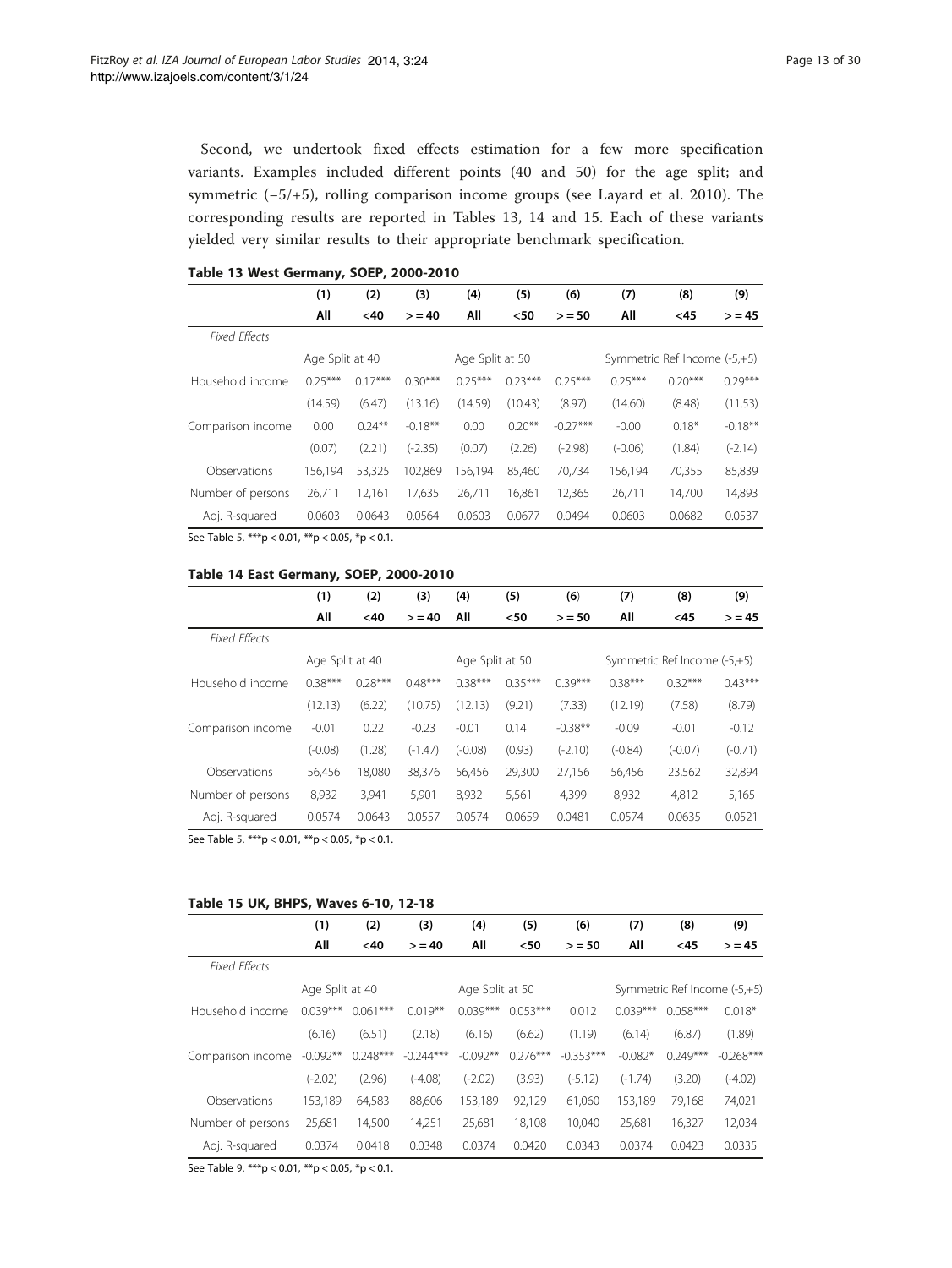Since health is correlated with happiness and income there is an endogeneity argument for omitting this variable, while the unemployed are in a basically different situation from others, as perhaps are young people and students still living at home. Thus we report three alternative sets of fixed effects estimates in Tables 16, 17, and [18](#page-14-0), omitting health in columns 1–3, the unemployed in columns 4–6, and those younger than 25 in Germany (and younger than 22 in the UK, where education is typically completed earlier) in columns 7–9. None of the main results are much changed, except in East Germany, where comparison income for young people now becomes positive and significant when the unemployed are omitted.

Table 16 West Germany, SOEP, 2000-2010

|                      | (1)            | (2)       | (3)        | (4)       | (5)                        | (6)       | (7)       | (8)                   | (9)        |
|----------------------|----------------|-----------|------------|-----------|----------------------------|-----------|-----------|-----------------------|------------|
|                      | All            | <45       | > 45       | All       | <45                        | > 45      | All       | <45                   | > 45       |
| <b>Fixed Effects</b> |                |           |            |           |                            |           |           |                       |            |
|                      | Without Health |           |            |           | Without unemployed persons |           |           | Without people $<$ 25 |            |
| Household income     | $0.26***$      | $0.21***$ | $0.30***$  | $0.22***$ | $0.17***$                  | $0.27***$ | $0.30***$ | $0.29***$             | $0.29***$  |
|                      | (14.72)        | (8.37)    | (11.74)    | (12.83)   | (6.93)                     | (10.47)   | (15.81)   | (9.95)                | (11.55)    |
| Comparison income    | $-0.00$        | $0.24***$ | $-0.23***$ | 0.03      | $0.21***$                  | $-0.17**$ | $-0.03$   | $0.27***$             | $-0.21***$ |
|                      | $(-0.05)$      | (2.43)    | $(-2.76)$  | (0.54)    | (2.22)                     | $(-2.07)$ | $(-0.46)$ | (2.05)                | $(-2.48)$  |
| Observations         | 156,194        | 70,355    | 85,839     | 150,314   | 67,305                     | 83,009    | 142,079   | 56,240                | 85,839     |
| Number of persons    | 26.711         | 14.700    | 14.893     | 26,406    | 14.490                     | 14.732    | 23.568    | 11.557                | 14,893     |
| Adj. R-squared       | 0.0372         | 0.0390    | 0.0363     | 0.0541    | 0.0569                     | 0.0513    | 0.0605    | 0.0700                | 0.0537     |
| _ _                  |                |           |            |           |                            |           |           |                       |            |

See Table [5.](#page-7-0) \*\*\*p < 0.01, \*\*p < 0.05, \*p < 0.1.

Table 17 East Germany, SOEP, 2000-2010

|                      | (1)            | (2)       | (3)       | (4)       | (5)                        | (6)       | (7)       | (8)                   | (9)       |
|----------------------|----------------|-----------|-----------|-----------|----------------------------|-----------|-----------|-----------------------|-----------|
|                      | All            | <45       | > 45      | All       | <45                        | > 45      | All       | <45                   | > 45      |
| <b>Fixed Effects</b> |                |           |           |           |                            |           |           |                       |           |
|                      | Without Health |           |           |           | Without unemployed persons |           |           | Without people $<$ 25 |           |
| Household income     | $0.39***$      | $0.32***$ | $0.44***$ | $0.36***$ | $0.30***$                  | $0.41***$ | $0.45***$ | $0.44***$             | $0.43***$ |
|                      | (12.27)        | (7.55)    | (8.91)    | (10.94)   | (6.81)                     | (7.81)    | (12.63)   | (8.14)                | (8.79)    |
| Comparison income    | 0.01           | 0.16      | $-0.11$   | 0.07      | $0.35***$                  | $-0.18$   | $-0.09$   | $-0.11$               | $-0.11$   |
|                      | (0.09)         | (0.97)    | $(-0.63)$ | (0.59)    | (2.07)                     | $(-1.10)$ | (-0.75)   | $(-0.50)$             | $(-0.69)$ |
| Observations         | 56,456         | 23,562    | 32,894    | 51,383    | 21,096                     | 30,287    | 50.723    | 17.829                | 32,894    |
| Number of persons    | 8.932          | 4.812     | 5.165     | 8,683     | 4,621                      | 5,011     | 7,811     | 3.691                 | 5,165     |
| Adj. R-squared       | 0.0389         | 0.0402    | 0.0377    | 0.0491    | 0.0502                     | 0.0487    | 0.0580    | 0.0648                | 0.0521    |

See Table [5.](#page-7-0) \*\*\*p < 0.01, \*\*p < 0.05, \*p < 0.1.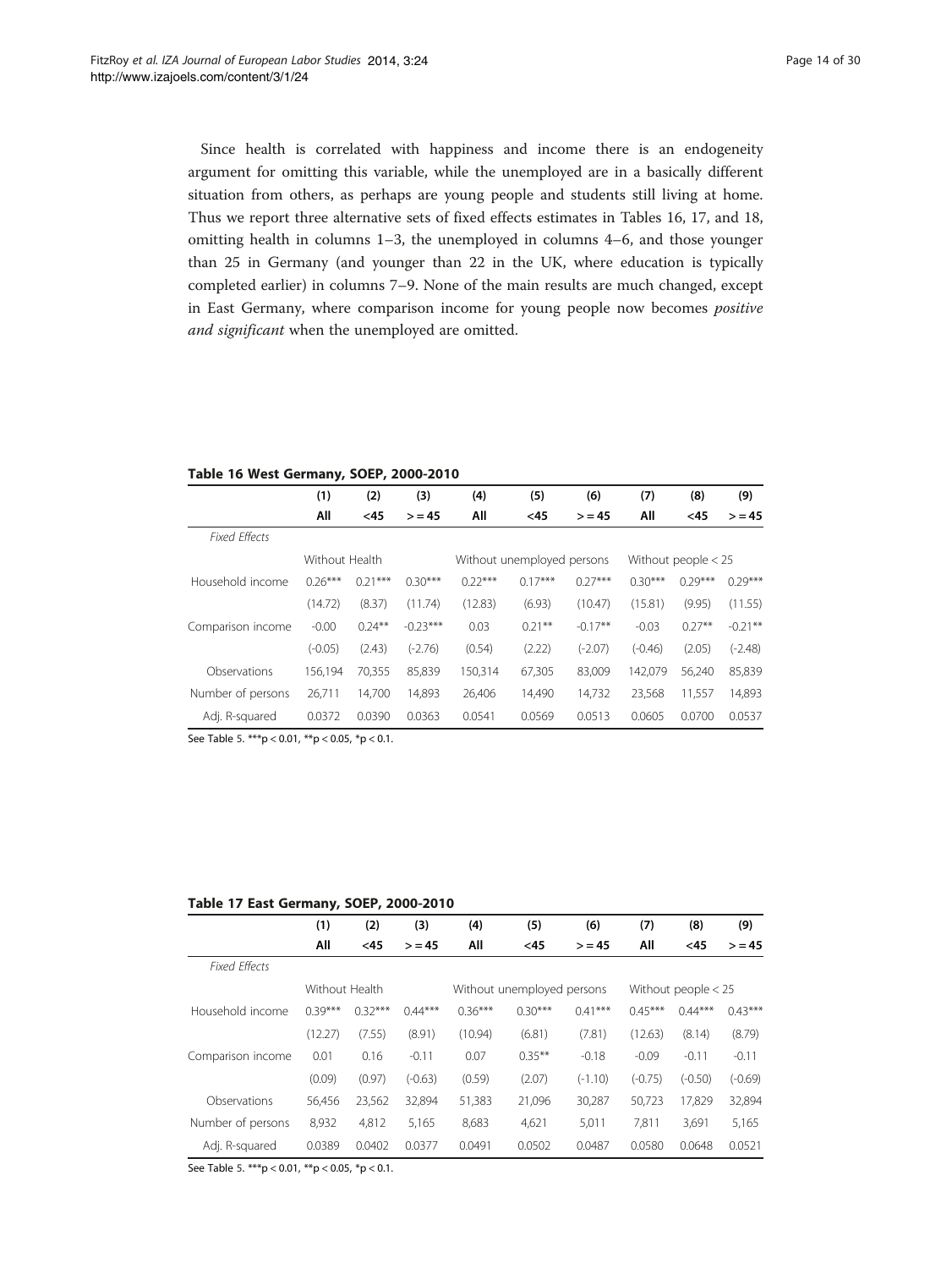|                      | (1)            | (2)        | (3)         | (4)        | (5)                        | (6)         | (7)         | (8)                   | (9)         |
|----------------------|----------------|------------|-------------|------------|----------------------------|-------------|-------------|-----------------------|-------------|
|                      | All            | <45        | > 45        | All        | <45                        | > 45        | All         | <45                   | > 45        |
| <b>Fixed Effects</b> |                |            |             |            |                            |             |             |                       |             |
|                      | Without Health |            |             |            | Without unemployed persons |             |             | Without people $<$ 22 |             |
| Household income     | $0.040***$     | $0.060***$ | $0.018*$    | $0.034***$ | $0.052***$                 | 0.015       | $0.040***$  | $0.069***$            | $0.018*$    |
|                      | (6.17)         | (6.96)     | (1.88)      | (5.17)     | (5.95)                     | (1.55)      | (5.78)      | (6.80)                | (1.92)      |
| Comparison<br>income | $-0.104**$     | $0.263***$ | $-0.338***$ | $-0.101**$ | $0.259***$                 | $-0.309***$ | $-0.135***$ | $0.179*$              | $-0.287***$ |
|                      | $(-2.25)$      | (3.37)     | $(-5.15)$   | $(-2.21)$  | (3.32)                     | $(-4.82)$   | $(-2.83)$   | (1.94)                | $(-4.46)$   |
| Observations         | 153,189        | 79.168     | 74.021      | 148,116    | 75,443                     | 72,673      | 138.329     | 64,308                | 74,021      |
| Number of persons    | 25,681         | 16,327     | 12,034      | 25,268     | 15,941                     | 11,958      | 22,272      | 12,918                | 12,034      |
| Adj. R-squared       | 0.0177         | 0.0202     | 0.0170      | 0.0346     | 0.0383                     | 0.0326      | 0.0382      | 0.0447                | 0.0336      |

<span id="page-14-0"></span>Table 18 UK, BHPS, Waves 6-10, 12-18

See Table [9.](#page-10-0) \*\*\*  $p < 0.01$ , \*\* $p < 0.05$ , \* $p < 0.1$ .

In Tables [19, 20,](#page-17-0) and [21](#page-17-0) in the [Appendix,](#page-16-0) we report estimates with standard errors clustered at the level of reference income instead of the individual level. See Moulton ([1990](#page-29-0)) for a discussion about the use of (a) clustered standard for samples with aggregate and individual level variables. Our results are not affected by this measure.

Next, in Tables [22,](#page-18-0) [23,](#page-19-0) and [24](#page-20-0) in the [Appendix,](#page-16-0) we report estimates with interactions of comparison income with 10 year age-interval dummies and an interaction for over 45.<sup>14</sup> These obviously provide more detail than just the two sub-samples, but essentially they confirm the main pattern, in particular the positive comparison effect for the under-45s in West but not East Germany and the stronger own-income benefits for the over-45s. In the East, there is just one significant negative comparison effect for the 55–64 groups.

In Table [24,](#page-20-0) column (1) pooled OLS estimation can be compared to the results shown in columns (2) and (3) of Table [9.](#page-10-0) The inclusion of comparison income interactions with age grouping dummies has negligible influence on the estimates for own household income. However, it becomes evident that the insignificant positive estimate for comparison income in column (2) of Table [9](#page-10-0) is a consequence of an effect that is becoming less positive with increased age $15$ . The negative estimate for comparison income in column (3) of Table [9](#page-10-0) appears to originate principally from an effect in the 55–74 age range.

The UK results for own household income in column (2) of Table [24](#page-20-0) correspond fairly obviously to those in Table [9](#page-10-0). The fixed effects estimates for comparison income exhibit an even more obvious tendency towards a larger negative effect with advancing age. Although it may appear a little odd that none of the youngest three age groups have an overall effect of comparison income that is positive and significant, it should be recalled that column (2) of Table [24](#page-20-0) constrains the disturbance  $correlation<sup>16</sup>.$ 

Finally, we summarise the results of additional tests, which support the robustness of our main results.<sup>17</sup> At first, we constructed reference groups with fixed age categories instead of rolling age windows and alternative – or removed – regional restrictions. The West German results were preserved and East German comparison income was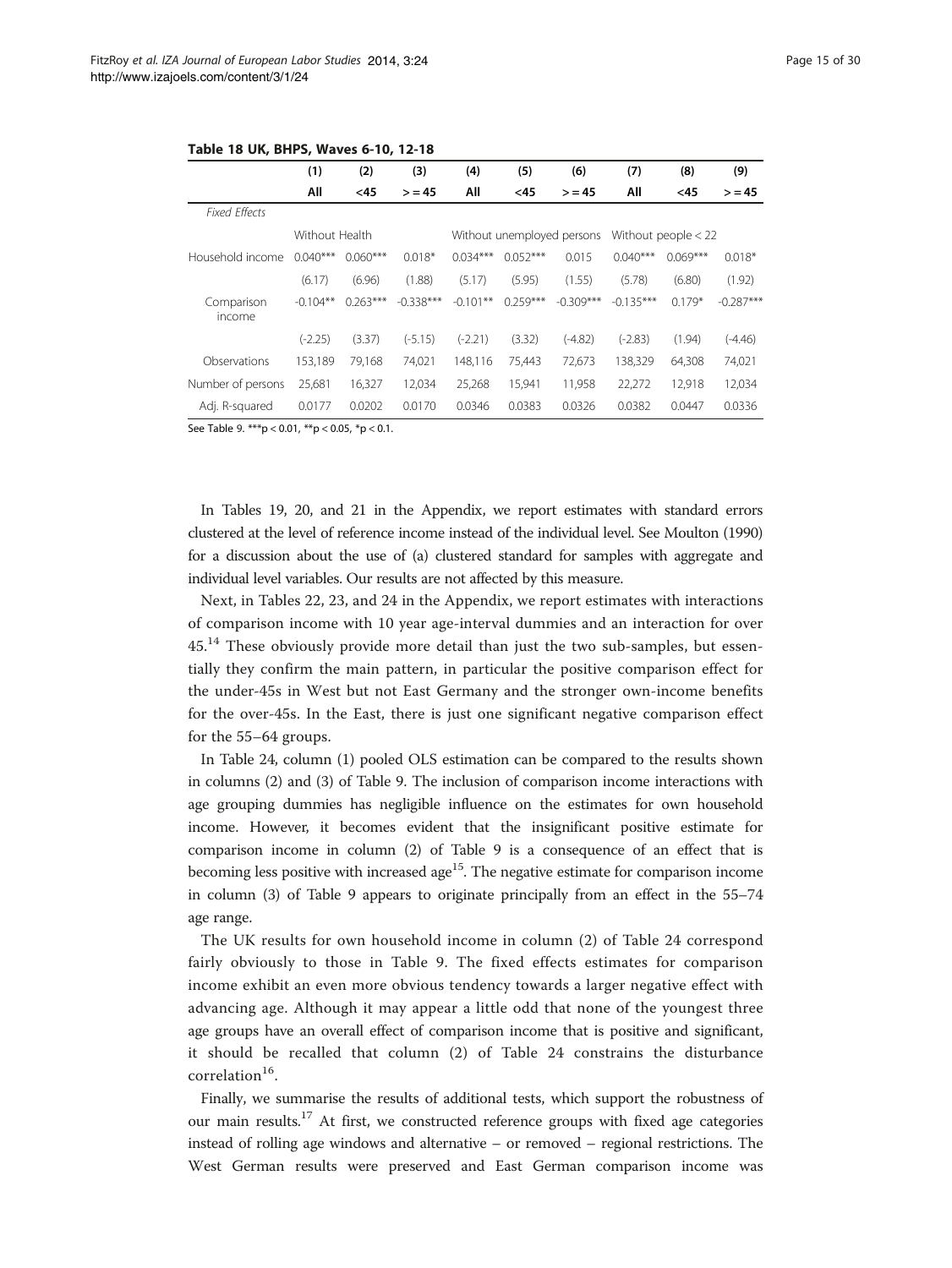<span id="page-15-0"></span>consistently insignificant. The regional restriction is obviously needed in the UK, with major income disparities between the North and Southeast, and alternative comparison groups preserved signs but lost significance.

The BHPS includes a financial expectations variable, and we find that among the younger group, only those with optimistic expectations have a positive and significant response to comparison income, a nice confirmation of the signalling or tunnel effect. However splitting the whole sample just by the expectations variable did not yield clear results like our age split. In SOEP, similar expectations variables are not available for all years.

#### 5. Policy conclusions

Economic policy is generally focussed on growth of GDP, not only because falling GDP means rising unemployment, but also because higher incomes are assumed to make people happier in the long run. However most rich countries show no upward trend in life satisfaction or happiness despite decades of economic growth and a strong cross-sectional relationship between individual income and life satisfaction, the famous paradox named after Easterlin ([1974, 2013\)](#page-28-0). Negative comparison income effects are widely cited as one explanation, but we find this only for the older population, which cancels the positive comparison effect for the younger to give a zero overall effect in fixed effects estimates for Germany. Thus our results provide an additional explanation for the observed trends in happiness in some industrialised/developed countries, including Germany (but not the UK), with ageing populations and shrinking shares of young people (who are likely to experience gains in well-being from increasing comparison income and economic growth) where average happiness is more likely to stagnate.

We also confirm Frijters and Beaton's (2012) and other recent contributions that find a strong negative effect of age for respondents over 75 (in contrast to the traditional U-shaped age-happiness relation). So an increasingly older population share with declining life satisfaction is an important factor offsetting the benefits of real income growth. Particularly given the very unfavourable demographic trends in Germany, an important policy conclusion is that much more attention should be given *directly* to the well-being of the elderly instead of just relying on rising income with economic growth, which may well be offset by rising care costs for many and does not address other important factors for life satisfaction.

In our UK estimates, we confirm previous findings of a very small own-income effect (Pfaff, [2013\)](#page-29-0), which is difficult to explain, and find a much larger comparison effect, negative for the whole sample, but again positive for the younger group. This might suggest declining average life satisfaction in the UK, though it has less of an aging problem than Germany. But in fact, the life satisfaction trend is also essentially flat. This is particularly noteworthy because average income of the over 45s is about 20% lower, and their life satisfaction is slightly higher than in the younger group in the UK. By contrast, the (proportionately larger) older group in Germany has the same average income (partly due to more generous pensions) but lower life satisfaction than the younger. Nonmonetary factors such as health, social interactions and employment are relatively more important in the UK than in Germany (due to weak own-income effects). So again, though for somewhat different reasons, policy priority for economic growth is difficult to justify in terms of well-being<sup>18</sup>.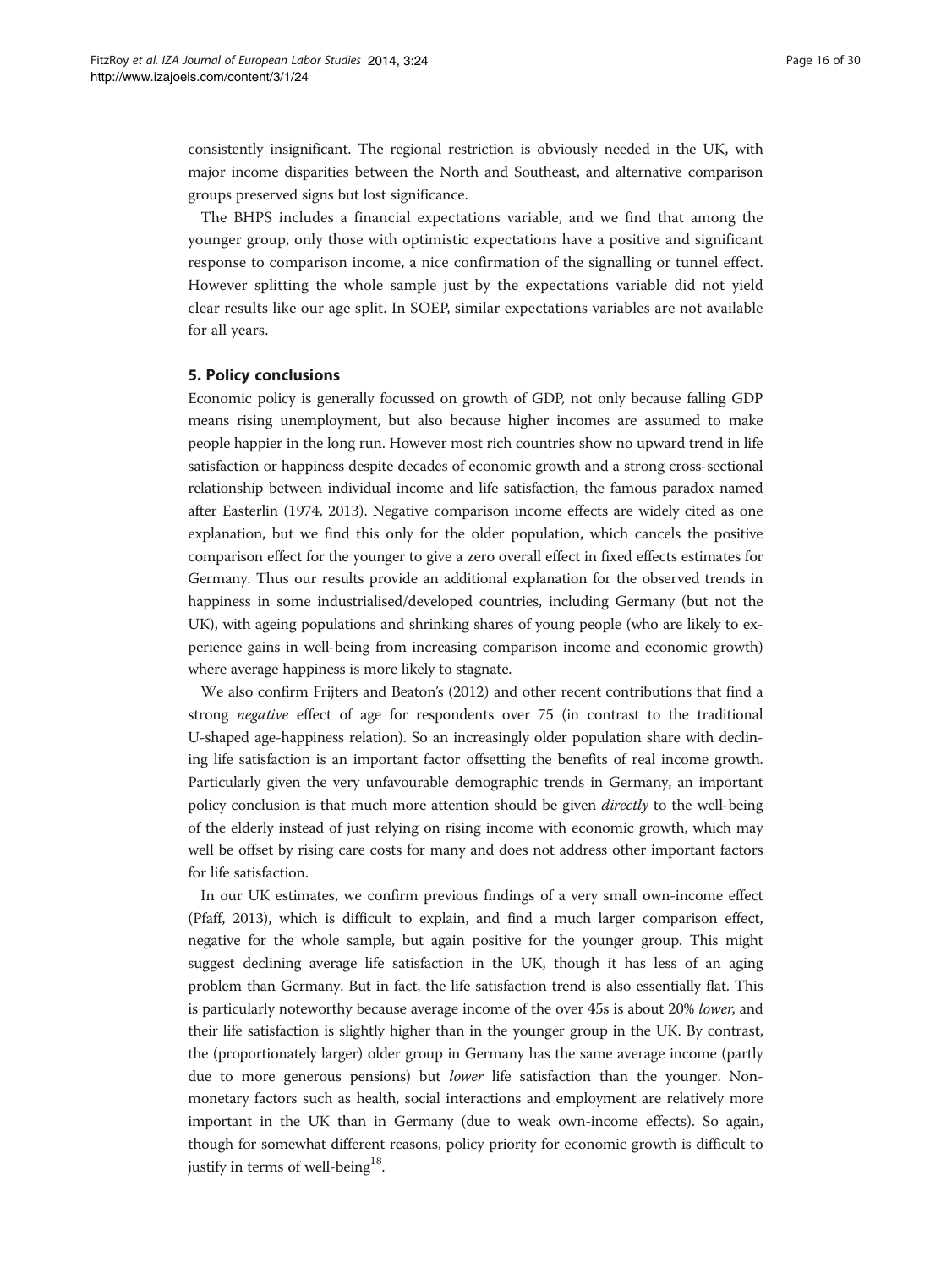<span id="page-16-0"></span>Our results imply that the estimation of comparison income effects in samples drawn from the full age range, as in most previous work, misses important differences. In addition, absolutely declining well-being of a growing elderly population adds another dimension to the failure of current economic policies to systematically increase average life satisfaction in rich countries. Clearly, further research is needed to provide more detailed explanations of this failure and to guide policy towards raising the life satisfaction of all age groups.

#### Appendix

## A1: Definition of reference income

## **Germany**

We define an individual's comparison group by gender, age, education, region and time. In the case of age, we construct a rolling criterion (−3, +6), assuming that an individual at a particular date compares with peers up to 3 years younger and 6 years older – except where explicitly stated as otherwise. With respect to education, we rely on levels of schooling (low, medium and high). The lowest level is being in school, having basic schooling or having dropped out of school. The highest level is Abitur or advanced secondary education (Fachhochschulreife), which allow people to attend universities or, respectively, technical colleges. In the case of West German regions, we distinguish between four regions (West, North, Southwest, and South), which are defined as the following: West: Lower Saxony and North Rhine-Westphalia; North: Bremen, Hamburg and Schleswig-Holstein; Southwest: Rhineland-Palatinate and Saarland; South: Hesse, Baden-Wuerttemberg and Bavaria. In the case of the East German regions, we distinguish between the North (Berlin, Brandenburg and Mecklenburg-Vorpommern) and the South (Saxony, Saxony-Anhalt and Thuringia). In addition to this, we calculate reference income for every given year (2000–2010).

# UK

As with Germany, an individual's comparison group is defined by gender, age, education, region and time. The rolling criterion  $(-3, +6)$  is again used (except for one exception), so that an individual compares, at a particular date, with peers up to 3 years younger and 6 years older. For education, only two categories of schooling are defined (low and high), using  $ISCED^{19}$  based definitions. In this case, 'low' encompasses primary, secondary, lower vocational and middle vocational education. 'High' covers higher vocational education, plus first degrees and higher degrees. For regions, our three UK regions capture (respectively): London and the south of England, the rest of England, and the rest of the UK (Wales, Scotland and Northern Ireland). Comparison income is calculated for each BHPS Wave – our data for Waves 6–10 and 12–18 cover the period 1996/97 to 2008/09 (with a break for Wave 11, in which data for the life satisfaction variable were not collected).

# A2: Additional Results

Tables [19](#page-17-0), [20](#page-17-0), and [21](#page-17-0) and Tables [22,](#page-18-0) [23](#page-19-0), and [24](#page-20-0).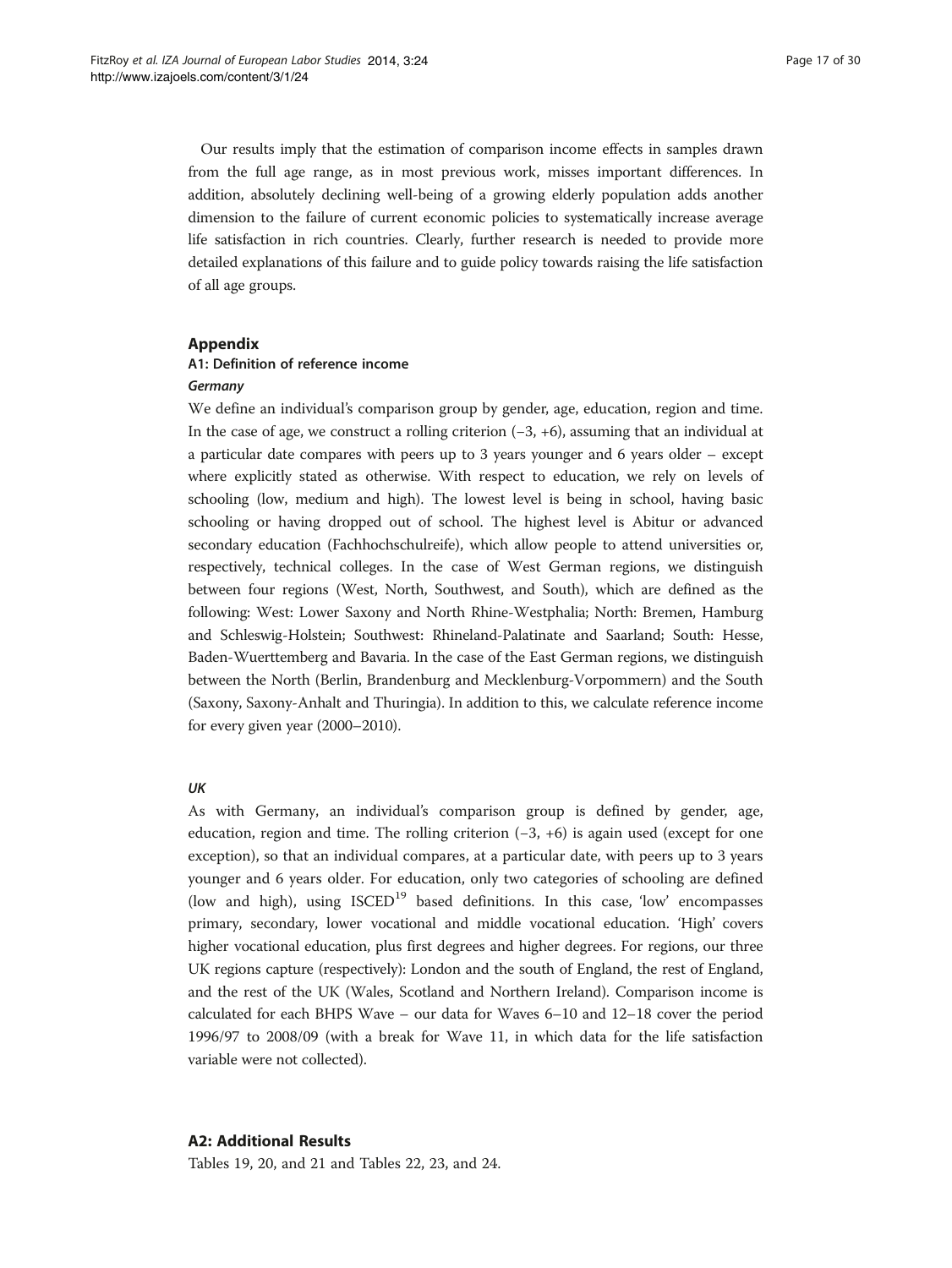#### <span id="page-17-0"></span>Table 19 West Germany, SOEP, 2000-2010

|                      | (1)       | (2)       | (3)        |
|----------------------|-----------|-----------|------------|
|                      | All       | <45       | > 45       |
| <b>Fixed Effects</b> |           |           |            |
| Household income     | $0.25***$ | $0.20***$ | $0.29***$  |
|                      | (17.63)   | (10.24)   | (13.79)    |
| Comparison income    | 0.00      | $0.21***$ | $-0.21***$ |
|                      | (0.08)    | (2.60)    | $(-2.83)$  |
| Observations         | 156,194   | 70,355    | 85,839     |
| Number of persons    | 26,711    | 14,700    | 14,893     |
| Adj. R-squared       | 0.0603    | 0.0682    | 0.0537     |

Dependent variable: Life-Satisfaction. Controls for marriage, cohabiting, children, health status, education, work status, interview form, time in panel, year of last interview, household size, age group, year of survey and federal states are included. Standard errors clustered at the level of reference income, robust t-statistics in parentheses. \*\*\*p < 0.01,  $**p < 0.05, *p < 0.1.$ 

#### Table 20 East Germany, SOEP, 2000-2010

|                      | (1)       | (2)       | (3)       |
|----------------------|-----------|-----------|-----------|
|                      | All       | <45       | > 45      |
| <b>Fixed Effects</b> |           |           |           |
| Household income     | $0.38***$ | $0.32***$ | $0.43***$ |
|                      | (14.42)   | (9.02)    | (10.29)   |
| Comparison income    | $-0.01$   | 0.13      | $-0.11$   |
|                      | $(-0.09)$ | (0.97)    | $(-0.84)$ |
| Observations         | 56,456    | 23,562    | 32,894    |
| Number of persons    | 8,932     | 4,812     | 5,165     |
| Adj. R-squared       | 0.0574    | 0.0635    | 0.0521    |

See Table 19. \*\*\*p < 0.01, \*\*p < 0.05, \*p < 0.1.

#### Table 21 UK, BHPS, Waves 6–10, 12-18

|                      | (1)        | (2)        | (3)         |
|----------------------|------------|------------|-------------|
|                      | All        | <45        | > 45        |
| <b>Fixed Effects</b> |            |            |             |
| Household income     | $0.039***$ | $0.058***$ | $0.018**$   |
|                      | (7.07)     | (7.76)     | (2.20)      |
| Comparison income    | $-0.092**$ | $0.247***$ | $-0.287***$ |
|                      | $(-2.43)$  | (3.77)     | $(-5.42)$   |
| Observations         | 153,189    | 79,168     | 74,021      |
| Number of persons    | 25,681     | 16,327     | 12,034      |
| Adj. R-squared       | 0.0374     | 0.0423     | 0.0336      |

Dependent variable: Life-Satisfaction. Controls for marital status (including cohabiting), children, health status, education, work status, time in panel, year of last interview, household size, age group, wave number, regions and regional unemployment are included. Standard errors clustered at the level of reference income, robust t-statistics in parentheses. \*\*\*p < 0.01, \*\*p < 0.05, \*p < 0.1.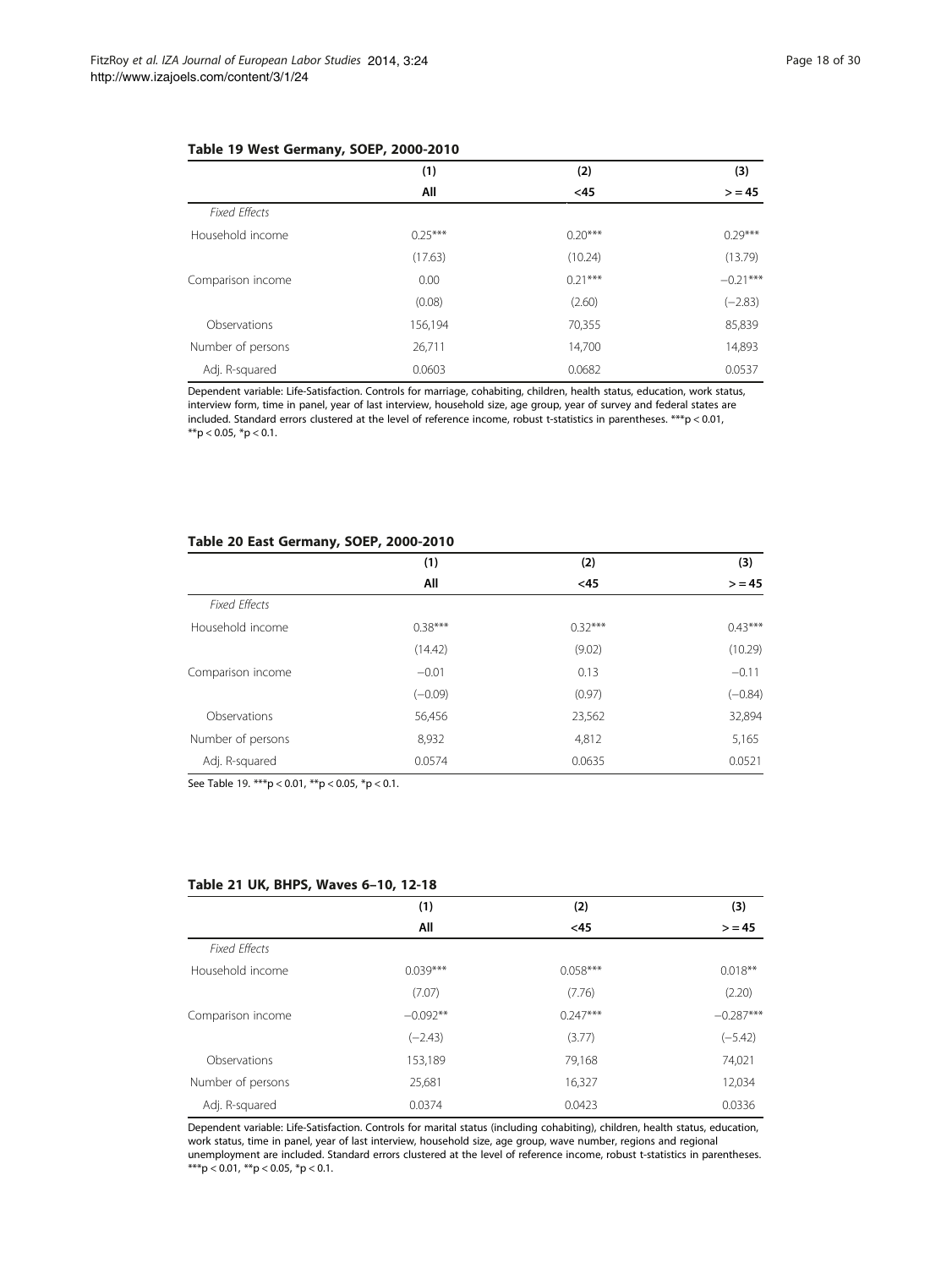<span id="page-18-0"></span>

|  |  |  |  | Table 22 West Germany, SOEP, 2000-2010 |
|--|--|--|--|----------------------------------------|
|--|--|--|--|----------------------------------------|

|                               | (1)               | (2)                  |  |
|-------------------------------|-------------------|----------------------|--|
|                               | <b>Pooled OLS</b> | <b>Fixed effects</b> |  |
| Interacted Model, full sample |                   |                      |  |
| Household income              | $0.43***$         | $0.21***$            |  |
|                               | (27.69)           | (9.39)               |  |
| Household income* 45+         | $0.18***$         | $0.08***$            |  |
|                               | (8.62)            | (2.72)               |  |
| Comparison income             | $0.57***$         | $0.33***$            |  |
|                               | (5.99)            | (2.60)               |  |
| Comparison income* 25-34      | $-0.48***$        | $-0.29**$            |  |
|                               | $(-4.01)$         | $(-1.98)$            |  |
| Comparison income* 35-44      | $-0.50***$        | $-0.21$              |  |
|                               | $(-4.78)$         | $(-1.46)$            |  |
| Comparison income* 45-54      | $-0.86***$        | $-0.52***$           |  |
|                               | $(-8.04)$         | $(-3.45)$            |  |
| Comparison income* 55-64      | $-0.88***$        | $-0.54***$           |  |
|                               | $(-8.38)$         | $(-3.68)$            |  |
| Comparison income* 65-74      | $-0.65***$        | $-0.44***$           |  |
|                               | $(-6.23)$         | $(-2.91)$            |  |
| Comparison income* 75+        | $-0.53***$        | $-0.55***$           |  |
|                               | $(-4.40)$         | $(-3.05)$            |  |
| Observations                  | 156,194           | 156,194              |  |
| Number of persons             | 26,711            | 26,711               |  |
| Adj. R-squared                | 0.204             | 0.0615               |  |

Dependent variable: Life-Satisfaction. In addition to the variables listed in Tables [3](#page-6-0) and [5](#page-7-0), controls for interactions of all explanatory variables with a dummy for being older than 44 are included. Reference group of age groups: 18–24. \*\*\*p < 0.01, \*\*p < 0.05, \*p < 0.1.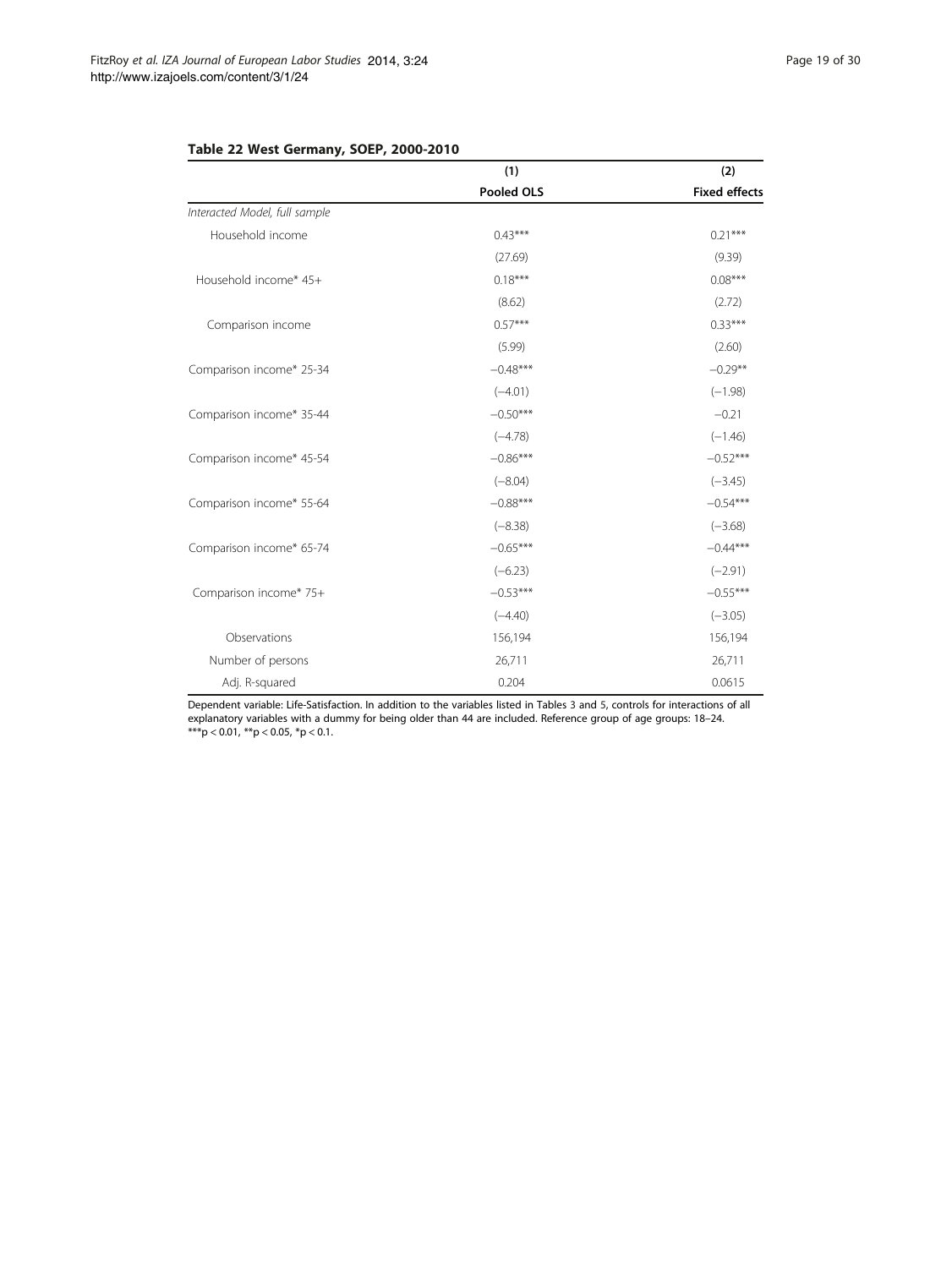<span id="page-19-0"></span>

| Table 23 East Germany, SOEP, 2000-2010 |  |
|----------------------------------------|--|
|                                        |  |

|                               | (1)        | (2)                  |
|-------------------------------|------------|----------------------|
|                               | Pooled OLS | <b>Fixed effects</b> |
| Interacted Model, full sample |            |                      |
| Household income              | $0.61***$  | $0.35***$            |
|                               | (22.50)    | (8.84)               |
| Household income* 45+         | $0.33***$  | $0.09*$              |
|                               | (8.80)     | (1.73)               |
| Comparison income             | $0.32**$   | 0.31                 |
|                               | (1.99)     | (1.46)               |
| Comparison income* 25-34      | $-0.06$    | $-0.23$              |
|                               | $(-0.31)$  | $(-0.90)$            |
| Comparison income* 35-44      | $-0.04$    | $-0.16$              |
|                               | $(-0.20)$  | $(-0.63)$            |
| Comparison income* 45-54      | $-0.35***$ | $-0.35$              |
|                               | $(-1.96)$  | $(-1.39)$            |
| Comparison income* 55-64      | $-0.67***$ | $-0.65***$           |
|                               | $(-3.62)$  | $(-2.50)$            |
| Comparison income* 65-74      | $-0.21$    | $-0.24$              |
|                               | $(-0.98)$  | $(-0.79)$            |
| Comparison income* 75+        | $-0.01$    | $-0.33$              |
| Observations                  | 56,456     | 56,456               |
| Number of persons             | 8,932      | 8,932                |
| Adj. R-squared                | 0.225      | 0.0592               |

Dependent variable: Life-Satisfaction. In addition to the variables listed in Tables [4](#page-6-0) and [6](#page-7-0), controls for interactions of all explanatory variables with a dummy for being older than 44 are included. Reference group of age groups: 18–24. \*\*\*p < 0.01, \*\*p < 0.05, \*p < 0.1.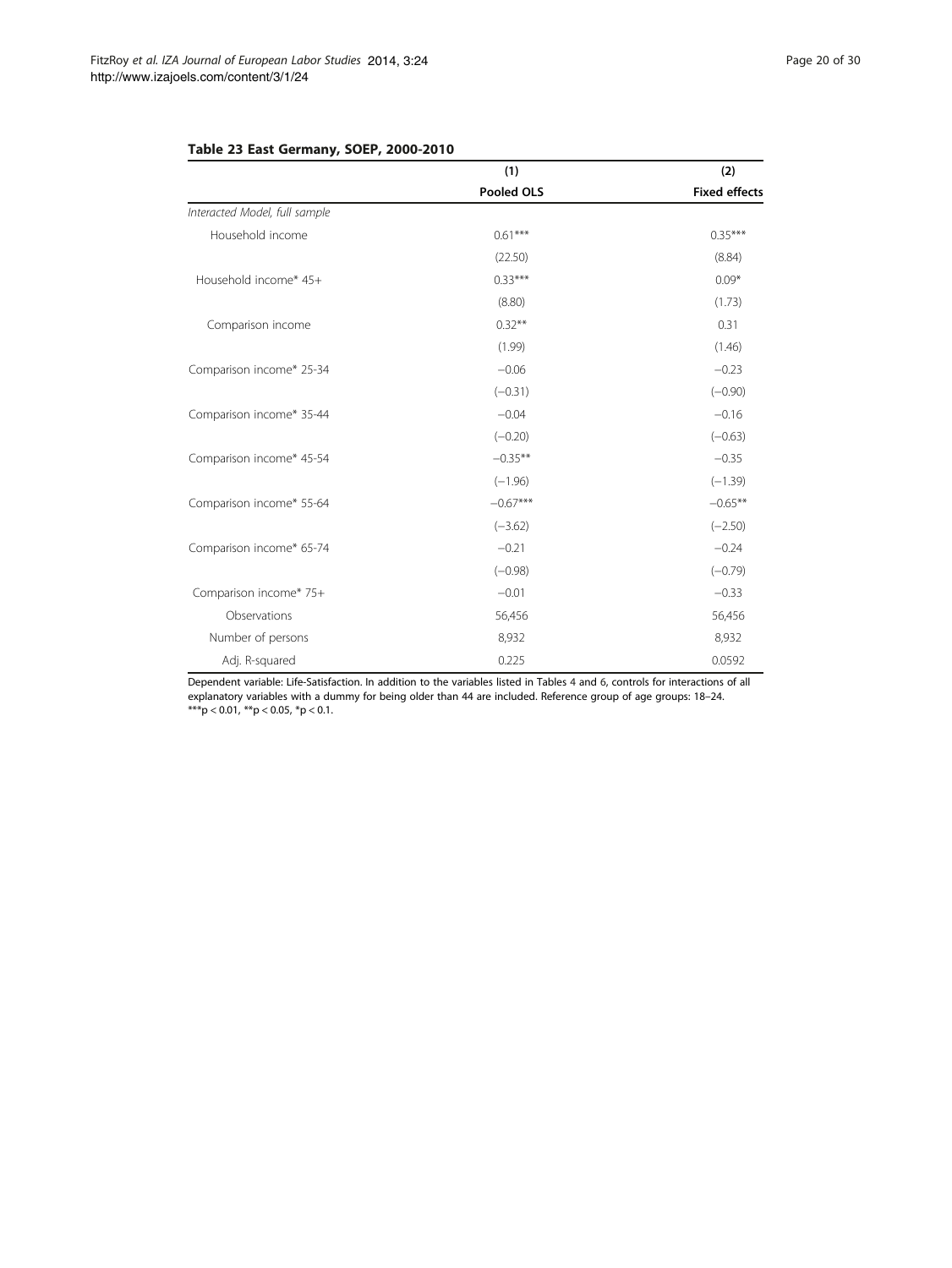|                               | (1)         | (2)                  |
|-------------------------------|-------------|----------------------|
|                               | Pooled OLS  | <b>Fixed effects</b> |
| Interacted Model, full sample |             |                      |
| Household income              | $0.115***$  | $0.055***$           |
|                               | (15.14)     | (6.65)               |
| Household income* 45+         | $-0.060***$ | $-0.038***$          |
|                               | $(-5.23)$   | $(-3.13)$            |
| Comparison income             | $0.114*$    | 0.112                |
|                               | (1.70)      | (1.19)               |
| Comparison income* 25-34      | $-0.034$    | 0.028                |
|                               | $(-0.53)$   | (0.36)               |
| Comparison income* 35-44      | $-0.146**$  | $-0.007$             |
|                               | $(-2.20)$   | $(-0.08)$            |
| Comparison income* 45-54      | $-0.036$    | $-0.136$             |
|                               | $(-0.43)$   | $(-1.18)$            |
| Comparison income* 55-64      | $-0.234***$ | $-0.230**$           |
|                               | $(-2.93)$   | $(-2.00)$            |
| Comparison income* 65-74      | $-0.296***$ | $-0.375***$          |
|                               | $(-3.72)$   | $(-3.14)$            |
| Comparison income* 75+        | $-0.152$    | $-0.719***$          |
|                               | $(-1.60)$   | $(-5.03)$            |
| Observations                  | 153,189     | 153,189              |
| Number of persons             | 25,681      | 25,681               |
| Adj. R-squared                | 0.170       | 0.0388               |

<span id="page-20-0"></span>

| Table 24 UK, BHPS, Waves 6-10, 12-18 |  |  |  |  |  |
|--------------------------------------|--|--|--|--|--|
|--------------------------------------|--|--|--|--|--|

Dependent variable: Life-Satisfaction. In addition to the variables listed in Tables [8](#page-9-0) and [9](#page-10-0), controls for interactions of all explanatory variables with a dummy for being at least 45 are included. Reference group of age groups: under 25. \*\*\*p < 0.01, \*\*p < 0.05, \*p < 0.1.

# A3: A Model of happiness over the life cycle Theory

In this section, we set out a model that supports our empirical findings – specifically the finding that in the early stages of working life, the average income of the comparison group may have either a positive or insignificant effect on reported happiness or life-satisfaction.

The essential insight we wish to capture is that life-satisfaction may depend on not just a comparison of a person's own current income with the current income of their peers, but also on a comparison of how their life as a whole is going relative to their peers, thus on relative lifetime income. Of course, early in their working life people do not know for sure how their lives might pan out and, in particular, how not just their own lifetime income but that of the comparison group will evolve. So they use information about how their life has gone to date – specifically their current income and that of their peers – to draw inferences about how things might go in the future. In this context a high current income of the comparison group may signal that there has been a significant amount of promotion to date, and hence future promotion prospects and expectations of relative future lifetime income are good.

The aim of the model is to formalise this idea and show that there are indeed contexts in which, in the earlier part of working life, the current income of the comparison group may be positively associated with reported happiness.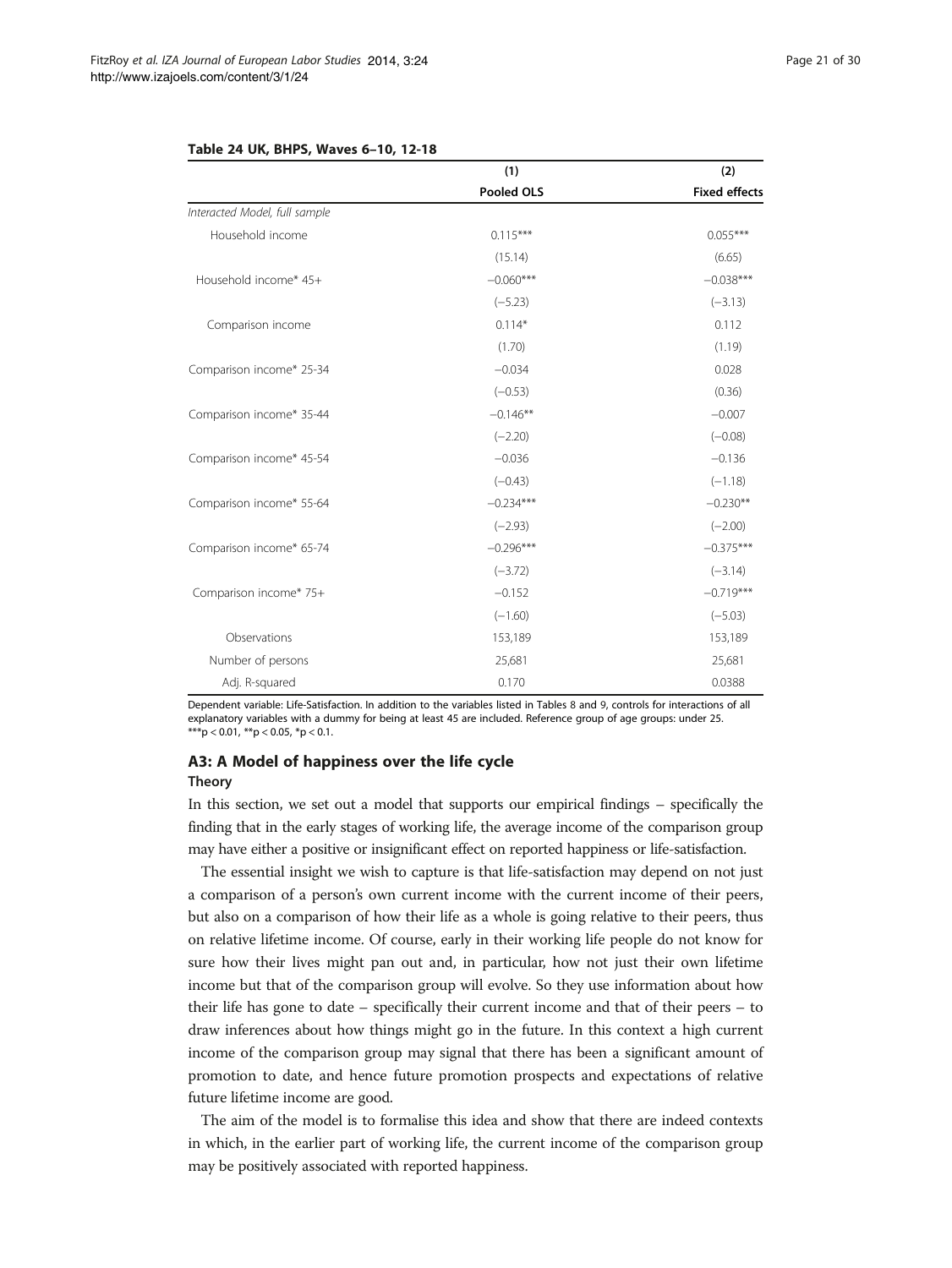#### The Model

The model is framed in a way that is consistent with the data on which the empirical analysis has been conducted. So it is assumed that individuals' working lives are split into two periods.

We also assume that all individuals have a *comparison/peer* group with whom they compare how their lives are going. Accordingly, we consider a sub-population of individuals who are identical in terms of some observable characteristics: age, educational attainment, location etc. This constitutes the comparison/peer group to which everyone within the sub-population compares themselves.

Though identical in certain respects, individuals differ in some other characteristics that are unobservable but will manifest over the course of their lifetime in two different respects:

- Individuals may turn out to be Hares or Tortoises. Hares show early promise and get promoted early (in period 1). Tortoises develop more slowly, and get promoted, if at all, later in life – in period 2. Individuals learn in period 1 whether or not they have been promoted and hence whether they are Hares or Tortoises. So in period 1, the current income of a Tortoise is  $c_1^T = b$ , where  $b > 0$  denotes basic income, while the current income of a Hare is  $c_1^H = b(1 + \varphi)$ , where  $\varphi > 0$  is the proportionate income supplement obtained through promotion in Period 1.
- Individuals may turn out to be genuinely smart or basically dull. Smartness only manifests itself in period 2 and leads to smart people – Tortoises or Hares – being promoted (or further promoted) in Period 2. It is assumed that Smart Tortoises turn out to be equally smart as Smart Hares; therefore, in period 2, their current incomes are  $c_2^{ST} = c_2^{SH} = b(1 + \sigma + \varphi)$ , where  $\sigma > 0$  represents a smartness factor – the extent to which promoted people get an extra income supplement to reflect the value of real smartness rather than the flashiness of a Hare. In Period 2, some of the Hares who were promoted in Period 1 will turn out not to actually have much substance and will be Dull Hares. Having already been promoted they tread water in terms of income and in period 2 get current income  $c_2^{DH} = b(1 + \varphi)$ . Finally Dull Tortoises don't get promoted in period 2 either and thus end up with current income  $c_2^{DT} = b$ .

For simplicity it is assumed that these two manifested characteristics – flashiness and smartness – are independently distributed in the population. Let  $p_{H}$ ,  $0 < p_{H} < 1$  be the proportion of people who are Hares, and  $p_S$ ,  $0 < p_S < 1$  be the proportion of people who are smart.

In period 1 the average current income of the group is

$$
\bar{c}_1 = p_H c_1^H + (1 - p_H) c_1^T = b(1 + p_H \varphi),
$$

while in period 2 it is

$$
\bar{c}_2 = b[1 + p_S(\sigma + \varphi) + (1 - p_S)p_H\varphi] = \bar{c}_1 + p_Sb[\sigma + \varphi(1 - p_H)]
$$

It is assumed that the happiness experienced by each person in each period depends on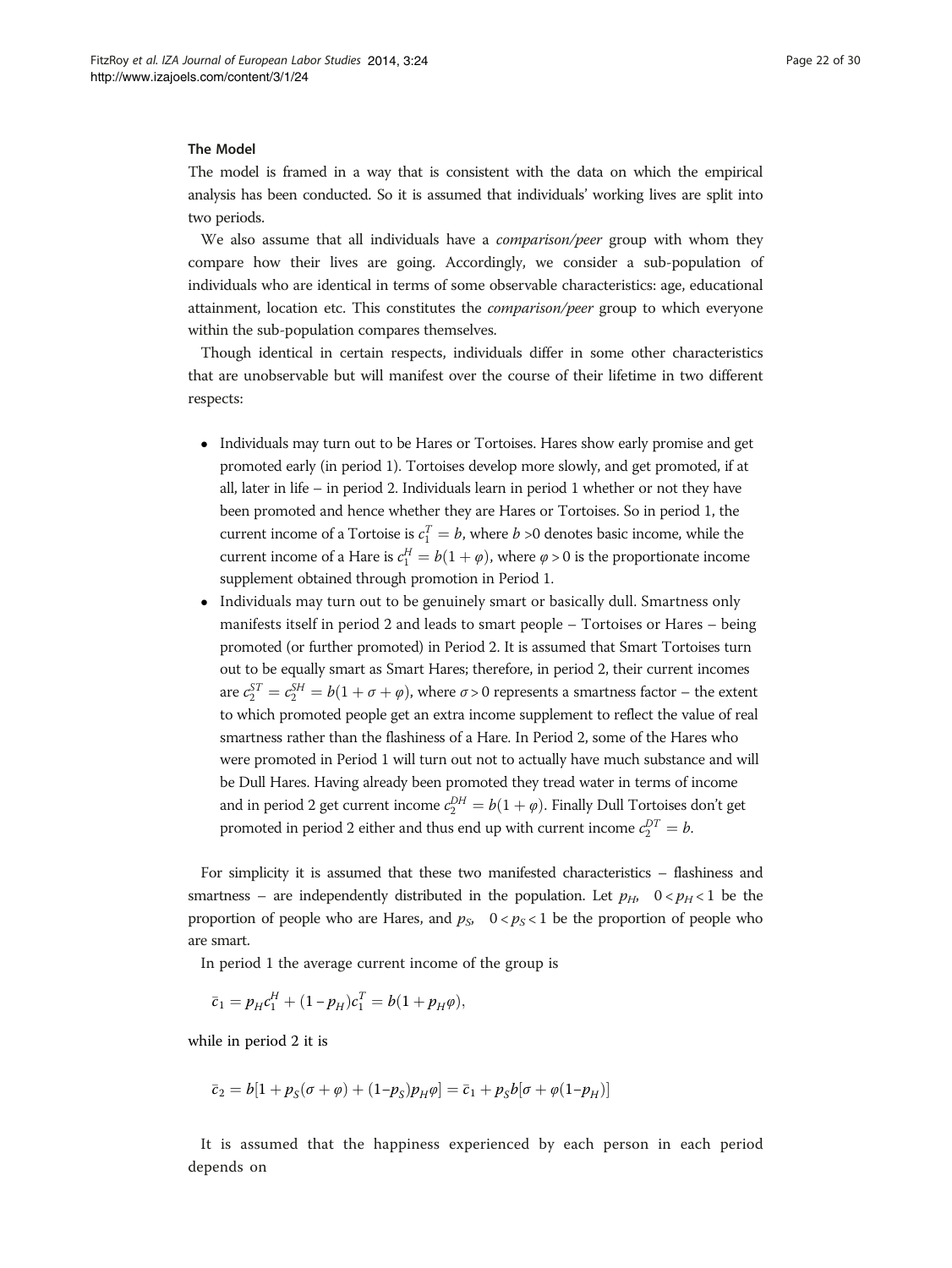- <span id="page-22-0"></span>i. A comparison of their current income with the average current income of their peers.
- ii. A comparison of their view of their lifetime income with the average lifetime income of their peers. In Period 1, lifetime income is not fully known, so individuals have to estimate both their own lifetime income and the average lifetime income of their peers.

It follows from the above assumptions that at the end of Period 1:

- the expected lifetime income of a Hare is

$$
y_1^{eH} = 2c_1^H + p_S b\sigma
$$

- the expected lifetime income of a Tortoise is

$$
y_1^{eT} = 2c_1^T + p_S b(\sigma + \varphi)
$$

- the expected average lifetime income of the peer group is

$$
\bar{y}_1 = 2\bar{c}_1 + p_S b [\sigma + \varphi(1-p_H)].
$$

Now suppose that although for individuals the probability of being smart is the same whether they are a Hare or a Tortoise, in the population as a whole, the proportion of smart people is related to the proportion of Hares  $by<sup>20</sup>$ 

$$
p_S = p_H \tag{A1}
$$

It follows from this that at the end of Period 1:

- the expected lifetime income of a Hare is

$$
y_1^{eH} = 2c_1^H + p_H b\sigma \tag{A2}
$$

- the expected lifetime income of a Tortoise is

$$
y_1^{eT} = 2c_1^T + p_H b(\sigma + \varphi) \tag{A3}
$$

- the expected average lifetime income of the peer group is

$$
\bar{y}_1 = 2\bar{c}_1 + (p_H b)(\sigma + \varphi) - (p_H b)^2 \frac{\varphi}{b}
$$
\n(A4)

# Information structure

The information structure of the model is as follows.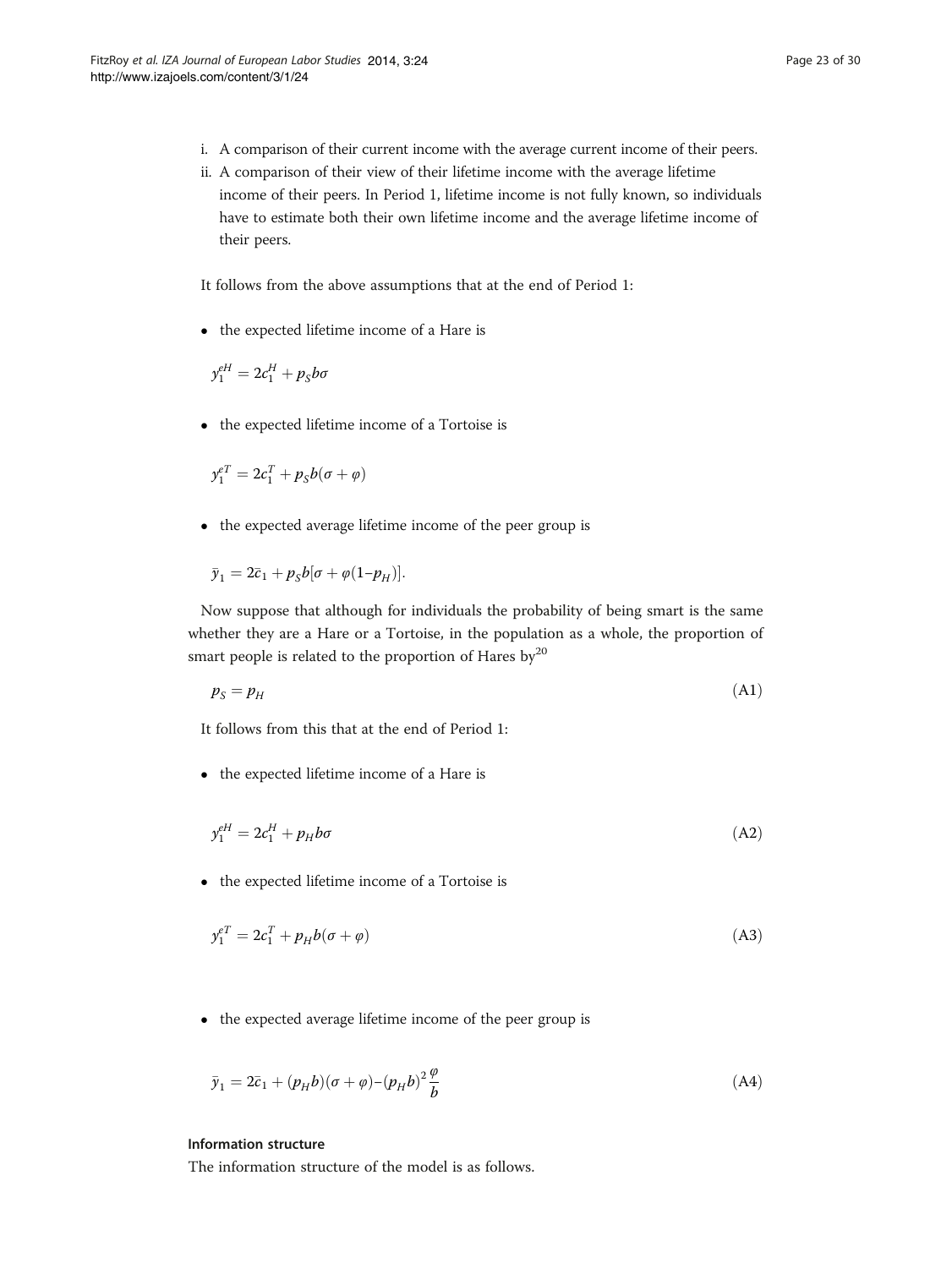- At the outset, and throughout their lives, individuals know: the values of  $\varphi$  and  $\sigma$  the income premiums to flashiness and smartness respectively; the relationship between Period 1 and Period 2 incomes, conditional on being of various types; and the relationship between  $p<sub>S</sub>$  and  $p<sub>H</sub>$  as given by ([A1](#page-22-0)).
- However, initially they do not know the economic prospects for their cohort whether they have skills that will turn out to be in high demand and lead to high opportunities for promotion. That is, initially they do not know the values of b and  $p_H$ .
- However, in Period 1 they learn their own income and that of their peers, and so by comparing them, they know whether they have turned out be a Hare or a Tortoise. Formally, they learn:  $c_1^j$ ,  $j = H, T$ ; the average income of their peers,  $\bar{c}_1$ ; their current income relative to that of their peers,  ${}^{c}r^{j}_{1} = \frac{e^{j}_{1}}{\bar{e}_{1}}$ ,  $j = H, T$  and hence their type  $H$  or  $T$ . Also from what they learn in Period 1, they can deduce the values of b and  $p<sub>H</sub>$  and, hence, from ([A1](#page-22-0)), the value of their future promotion prospects,  $p<sub>S</sub>$ . Using this, they can use ([A2\)](#page-22-0), [\(A3](#page-22-0)) and ([A4\)](#page-22-0) to calculate their own expected lifetime income and the average of that of their peers.
- In Period 2 everything is revealed. Individuals learn the value of their current income in Period 2 and the average current income of their peers. Comparing their current income in Period 2 to that earned in Period 1, they learn whether they are smart or dull. So they now fully know their type. They can now carry out a full comparison of how their life has gone relative to their peers in terms of both their relative current income and their relative lifetime income. Formally individuals learn their Period 2 income  $c_2^{jk}$ ,  $j = S, D; k = H, T$  and hence their type jk,  $j = S, D; k = H, T$ . They also learn the average Period 2 income of their peers  $\bar{c}_2$ .<sup>21</sup> Individuals therefore know their full lifetime income  $y_2^k = c_1^k + c_2^k$ ,  $j = S, D$ ;  $k = H, T$  and the average lifetime income of their peers:  $\bar{y}_2 = \bar{c}_1 + \bar{c}_2$ .

#### Implications

Having set out the assumptions of the model, we now derive the implications. The fundamental issue we want to investigate is how the average current income of the peer group in each of the two periods affects each individual's reported happiness, taking as given their own income. In particular, we want to explore the possibility that although a higher level of peer income in Period 1 lowers relative current income, it might raise expected relative lifetime income since it sends a signal about higher promotion prospects in the future.

# Unfolding Lives

Period 1

## Hares

In Period 1, Hares learn their current income  $c_1^H = b(1 + \varphi)$  and the average income of their peers  $\bar{c}_1 = b(1 + p_H \varphi)$ . Hence they know their relative current Period 1 income

$$
^{c}r_{1}^{H}=\frac{c_{1}^{H}}{\overline{c}_{1}}>1,
$$

which is, of course, a strictly decreasing function of the average Period 1 income of their peers.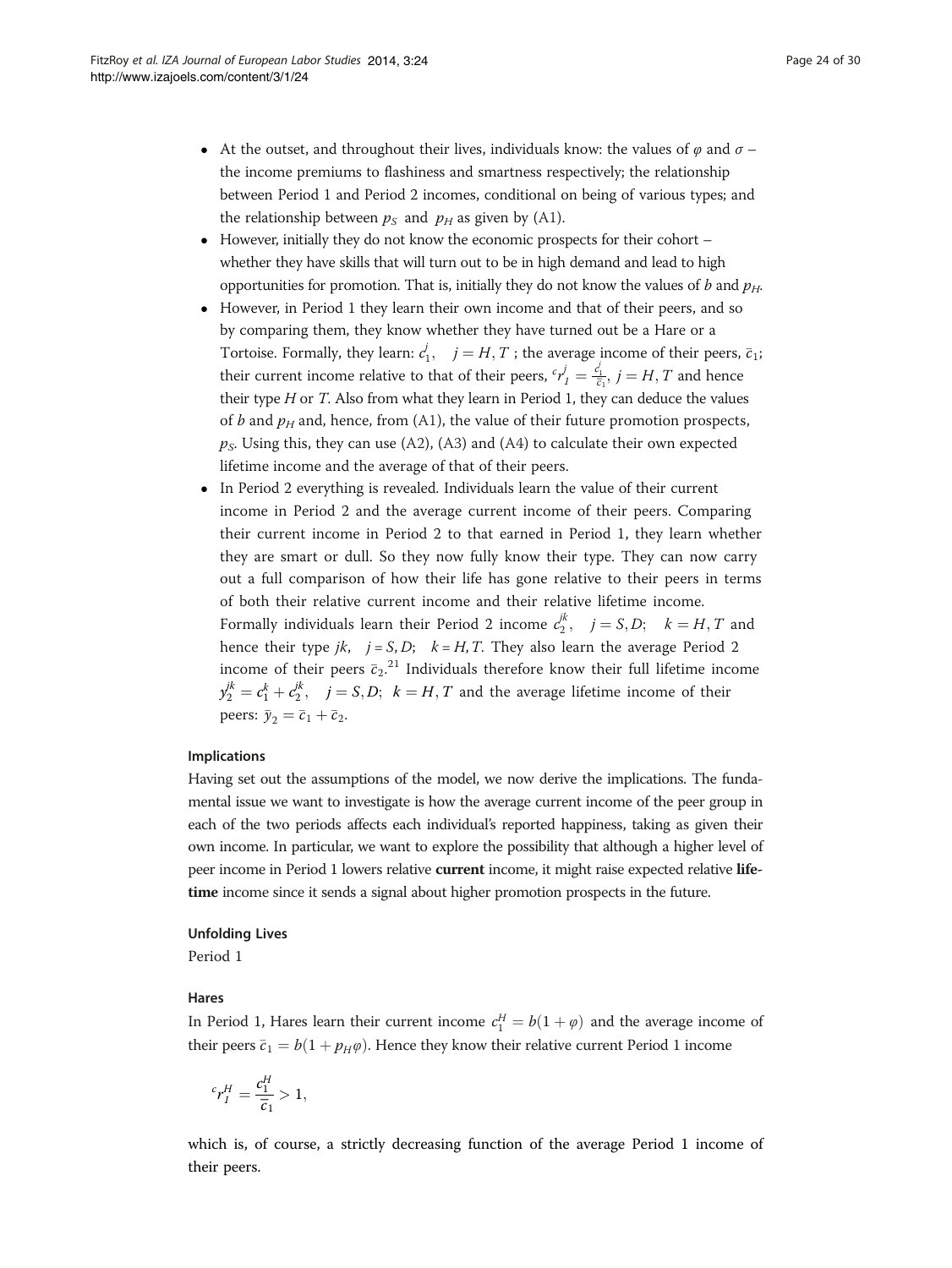From this they calculate:

$$
b = \frac{c_1^H}{1 + \varphi}; \quad bp_H = \frac{\bar{c}_1(1 + \varphi) - c_1^H}{\varphi(1 + \varphi)}
$$
(A5)

Substitute (A5) into [\(A2\)](#page-22-0) and [\(A4](#page-22-0)) to get:

$$
y_1^{eH} = \frac{2\varphi(1+\varphi)c_1^H + \sigma[\bar{c}_1(1+\varphi)-c_1^H]}{\varphi(1+\varphi)}
$$
(A6)

$$
\bar{y}_1^H = \frac{2\varphi(1+\varphi)\bar{c}_1 + (\sigma+\varphi)\left[\bar{c}_1(1+\varphi)-c_1^H\right] - \left[\bar{c}_1(1+\varphi)-c_1^H\right]^2 \frac{1}{c_1^H}}{\varphi(1+\varphi)},\tag{A7}
$$

where  $\bar{y}_1^H$  is the average lifetime income that Hares expect their peers to get on the basis of the information available to Hares in Period 1.

It is straightforward to show that

$$
\frac{\partial \bar{y}_1^H}{\partial \bar{c}_1} = \frac{(\sigma + \varphi) + 2(1 - p_H)\varphi}{\varphi} > \frac{\sigma}{\varphi} = \frac{\partial y_1^{eH}}{\partial \bar{c}_1} > 0,
$$
\n(A8)

so, other things being equal, the higher the current income of their peers, the higher the realised proportion of Hares in the population, and thus, from [\(A1\)](#page-22-0), the greater the promotion prospects they face in Period 2. This raises Hares' estimated value of their own lifetime income, but also that of their peers, and indeed the latter increases by more than the former.

Now from (A6) and (A7), in Period 1, Hares expect to end up with a relative lifetime income:

$$
{}^{y}r_{1}^{eH} = \frac{y_{1}^{eH}}{\bar{y}_{1}^{H}}
$$
  
= 
$$
\frac{2\varphi(1+\varphi)c_{1}^{H} + \sigma[\bar{c}_{1}(1+\varphi)-c_{1}^{H}]}{2\varphi(1+\varphi)\bar{c}_{1} + (\varphi+\sigma)[\bar{c}_{1}(1+\varphi)-c_{1}^{H}] - [\bar{c}_{1}(1+\varphi)-c_{1}^{H}]^{2}\frac{1}{c_{1}^{H}}}
$$
(A9)

It is straightforward to show that

$$
{}^{\mathcal{Y}}r_1^{eH} = \frac{2(1+\varphi) + \sigma p_H}{\left[2(1+\varphi) + \sigma p_H\right] - \varphi(1-p_H) - \varphi(1-p_H)^2} > 1,\tag{A10}
$$

and thus, as we know must be the case, the expected lifetime income of Hares is greater than the expected lifetime income of their peers.

By differentiating (A9) w.r.t  $\bar{c}_1$  we get:

$$
\frac{\partial^{\gamma} r_1^{eH}}{\partial \bar{c}_1} = \frac{\frac{\partial y_1^{eH}}{\partial \bar{c}_1} - \gamma r_1^{eH} \frac{\partial \bar{y}_1^H}{\partial \bar{c}_1}}{\bar{y}_1^H},\tag{A11}
$$

which from (A8) and (A10) is strictly negative. So the relative lifetime income expected by Hares in period 1 is a decreasing function of average current income of their peers, and so too is their happiness.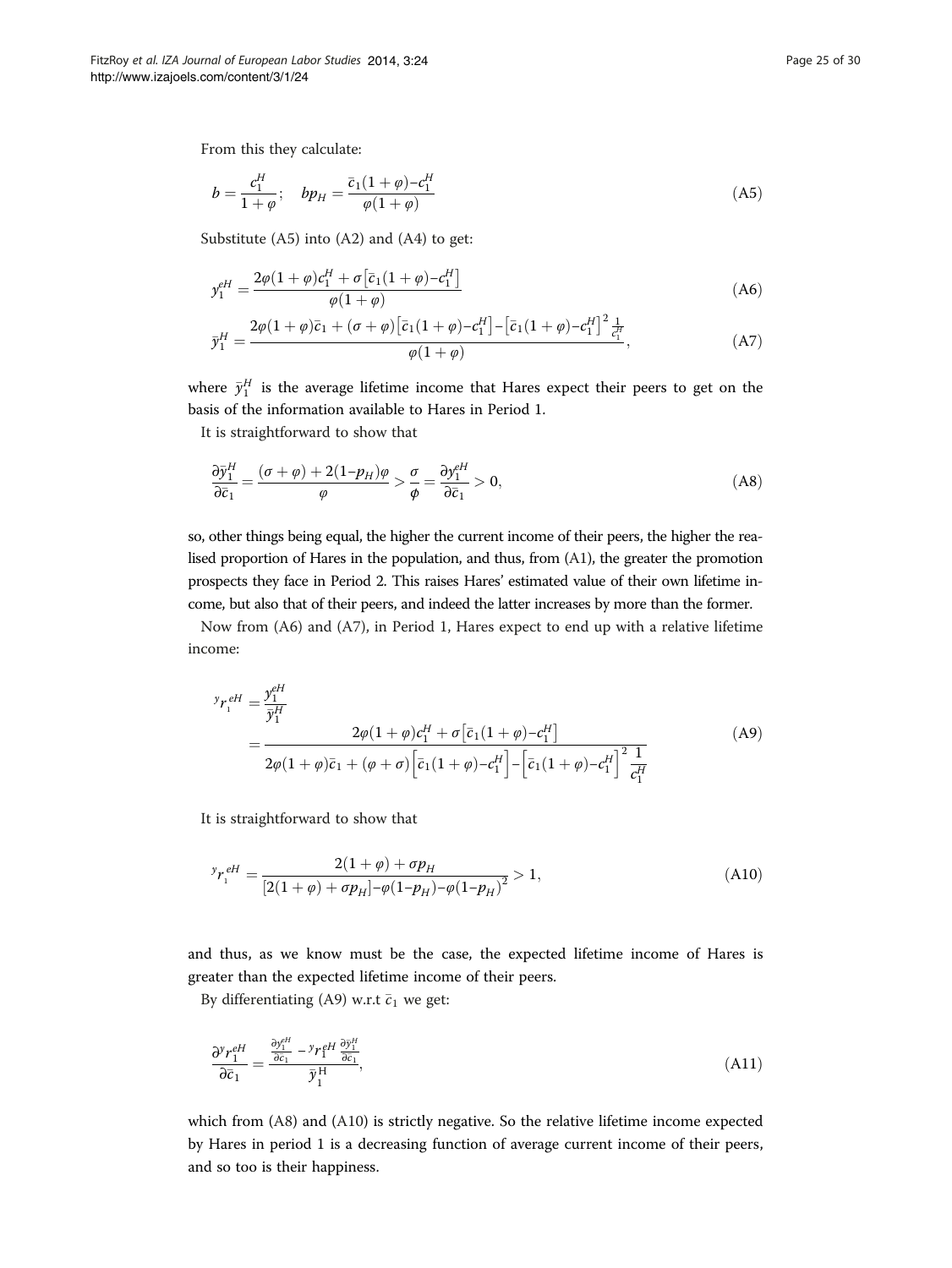#### <span id="page-25-0"></span>Tortoises

In Period 1, Tortoises learn their current income  $c_1^T = b$  and the average income of their peers,  $\bar{c}_1 = b(1 + p_H \varphi)$ . Hence they know their relative current Period 1 income

$$
^{c}r_{I}^{T} = \frac{c_{1}^{T}}{\overline{c}_{1}} < 1,\tag{A12}
$$

which is, of course, a strictly decreasing function of the average Period 1 income of their peers.

From this information, Tortoises can also work out:

$$
b = c_1^T; \qquad bp_H = \frac{\bar{c}_1 - c_1^T}{\varphi} \tag{A13}
$$

Substitute (A13) into ([A3\)](#page-22-0) and [\(A4\)](#page-22-0) to get:

$$
y_1^{eT} = \frac{2\varphi c_1^T + (\sigma + \varphi)(\bar{c}_1 - c_1^T)}{\varphi}
$$
 (A14)

$$
\bar{y}_1^T = \frac{2\varphi\bar{c}_1 + (\sigma + \varphi)(\bar{c}_1 - c_1^T) - (\bar{c}_1 - c_1^T)^2 \frac{1}{c_1^T}}{\varphi},\tag{A15}
$$

where  $\bar{y}_1^T$  is the average lifetime income that Tortoises expect their peers to get on the basis of the information available to Tortoises in Period 1.

It is straightforward to show that

$$
\frac{\partial \bar{y}_1^T}{\partial \bar{c}_1} = \frac{(\sigma + \varphi) + 2(1 - p_H)\varphi}{\varphi} > \frac{\sigma + \varphi}{\varphi} = \frac{\partial y_1^{eT}}{\partial \bar{c}_1} > 0,
$$
\n(A16)

so, just as with Hares, the higher the current income of their peers, the higher the realised proportion of Hares in the population, and thus so, from [\(A1\)](#page-22-0), the greater the promotion prospects that Tortoises face in Period 2. This raises Tortoises' estimated value of their own lifetime income, but also that of their peers, and indeed the latter increases by more than the former.

Now from (A14) and (A15), in Period 1, Tortoises expect to end up with a relative lifetime income:

$$
{}^{y}r_{1}^{eT} = \frac{y_{1}^{eT}}{\bar{y}_{1}^{T}} = \frac{2\varphi c_{1}^{T} + (\sigma + \varphi)(\bar{c}_{1} - c_{1}^{T})}{2\varphi \bar{c}_{1} + (\sigma + \varphi)(\bar{c}_{1} - c_{1}^{T}) - (\bar{c}_{1} - c_{1}^{T})^{2} \frac{1}{c_{1}^{T}}}
$$
(A17)

It is straightforward to show that

$$
{}^{y}r_{1}^{eT} = \frac{2 + (\sigma + \varphi)p_{H}}{[2 + (\sigma + \kappa)p_{H}] + \varphi p_{H}(2 - p_{H})} < 1,
$$
\n(A18)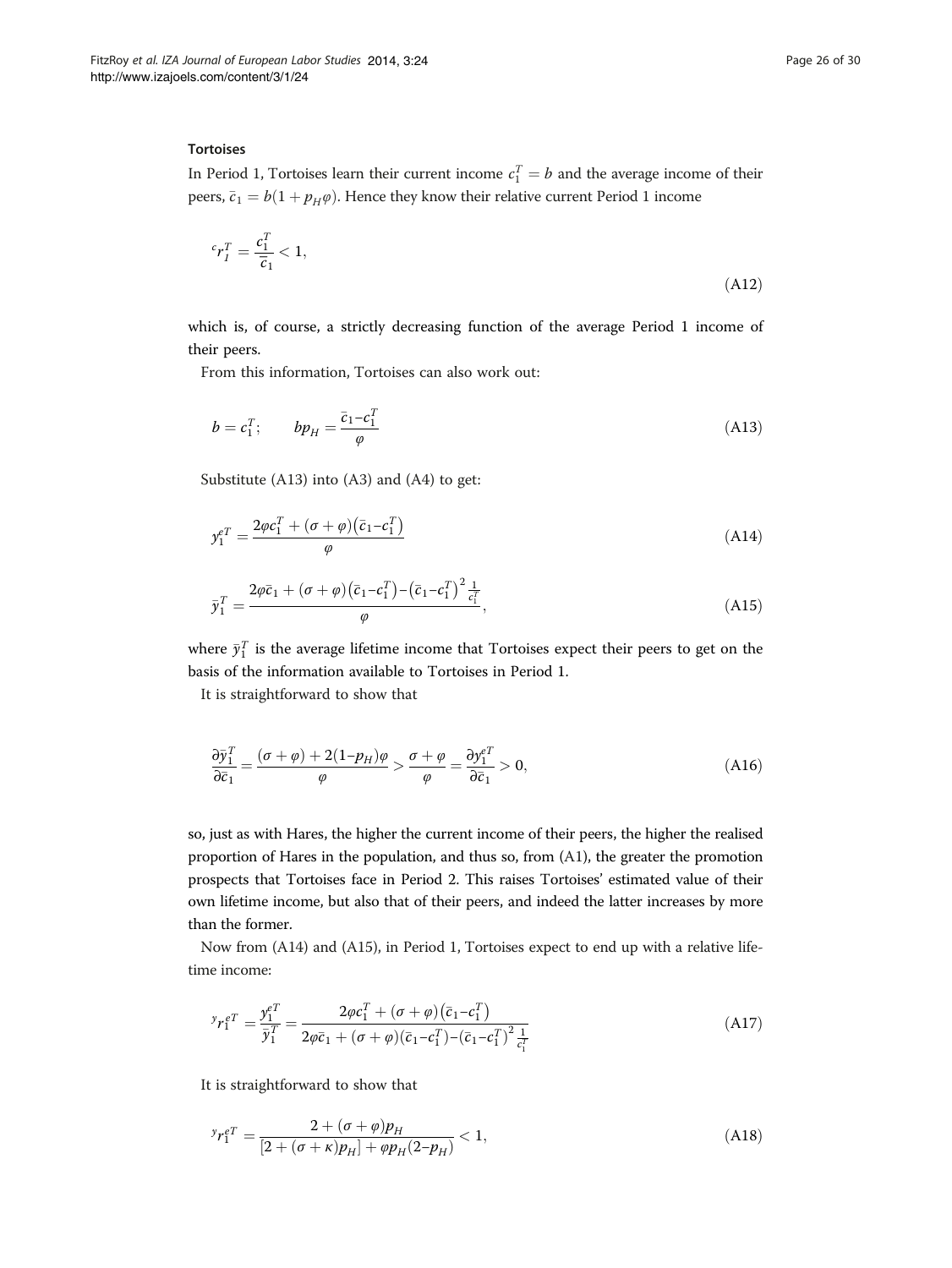and thus, as we know must be the case, the expected lifetime income of Tortoises is lower than the expected lifetime income of their peers.

By differentiating [\(A18](#page-25-0)) w.r.t  $\bar{c}_1$  we get:

$$
\frac{\partial^{\gamma} r_1^{eT}}{\partial \overline{c}_1} = \frac{\frac{\partial y_1^{eT}}{\partial \overline{c}_1} - {^{\gamma}} r_1^{eT} \frac{\partial \overline{y}_1^{T}}{\partial \overline{c}_1}}{\overline{y}_1^{T}}
$$
(A19)

Consequently,

$$
\frac{\partial^{\gamma} r_1^{eT\gamma}}{\partial \bar{c}_1} \geq 0 \quad \Leftrightarrow \quad \frac{\frac{\partial y_1^{eT}}{\partial \bar{c}_1}}{\frac{\partial \bar{y}_1^{T}}{\partial \bar{c}_1}} \geq \gamma_r^{eT} \tag{A20}
$$

Substitute ([A16\)](#page-25-0) into (A20), and we get:

$$
\frac{\partial^{\gamma} r_1^{eT}}{\partial \bar{c}_1} > 0 \quad \Leftrightarrow \quad \frac{\sigma + \varphi}{(\sigma + \varphi) + 2(1 - p_H)\varphi} > \frac{2 + (\sigma + \varphi)p_H}{2 + (\sigma + \varphi)p_H + \varphi p_H(2 - p_H)} \tag{A21}
$$

It is clear that if  $p_H = 0$ , then  $\frac{\partial^y r_1^{eT}}{\partial \bar{c}_1} < 0$ , whereas if  $p_H = 1$ , then  $\frac{\partial^y r_1^{eT}}{\partial \bar{c}_1} > 0$ . So the conclusion is that if  $p_H$  is sufficiently large, then an increase in the average income earned by their peers in Period 1 raises the expected relative lifetime income of Tortoises and, hence, potentially their happiness.

#### Period Two

This is straightforward.

Each type of individual knows their current Period 2 income,  $c_2^{jk}$ ,  $j = S, D$ ;  $k = H, T$ and the average Period 2 income of their peers,  $\bar{c}_2$ . Consequently, they can work out their relative current income

$$
{}^{c}r_{2}^{jk}=\frac{c_{2}^{jk}}{\overline{c}_{2}} \quad j=S,D; \quad k=H,T,
$$

which is a strictly decreasing function of the average income of their peers.

Each individual also sees clearly their relative performance in terms of lifetime income

$$
{}^{y}r_{2}^{jk} = \frac{y_{2}^{jk}}{\bar{y}_{2}} = \frac{c_{1}^{k} + c_{2}^{jk}}{\bar{c}_{1} + \bar{c}_{2}} \quad j = S, D; \quad k = H, T,
$$

and this too is a strictly decreasing function of the average Period 2 income of their peers,  $\bar{c}_2$ .

So, unambiguously, happiness of all individuals is a strictly decreasing function of the average Period 2 income of their peers,  $\bar{c}_2$ .

# Conclusion

Though very simple, this model seems to be capable of generating predictions that are consistent with the empirical evidence; namely that, under some circumstances and for some individuals an increase in the average current income earned by their peers may make people happier early in life because of the signalling role it plays on prospects for future relative lifetime income. However, later in life, when everything has been learned,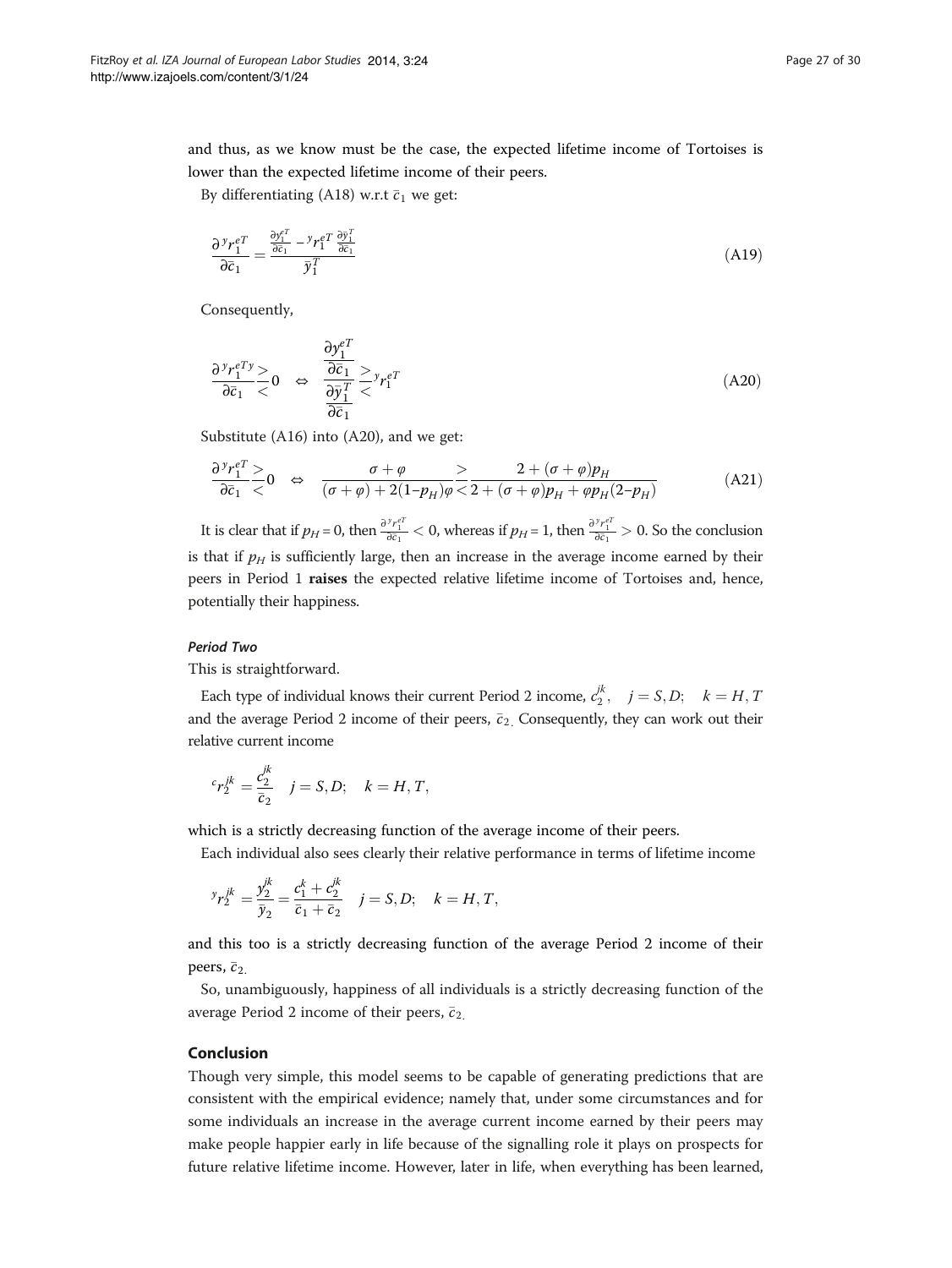then, ceteris paribus, the higher the current income of their peers, the worse people think they have performed in relative terms, whether this is viewed in terms of just current performance or, looking back over one's life, in terms of lifetime performance.

# Endnotes

<sup>1</sup>See, among others, Frey and Stutzer [2013](#page-29-0); Akay and Martinsson [2012](#page-28-0); D'Ambrosio and Frick [2012](#page-28-0); Bartolini et al. [2012;](#page-28-0) Cuesta and Budria [2012;](#page-28-0) FitzRoy et al. [2011a](#page-29-0), [2011b](#page-29-0); Layard et al. [2010;](#page-29-0) Senik [2009;](#page-29-0) Clark et al. [2008](#page-28-0); Ferrer-i-Carbonell [2005](#page-29-0); Luttmer [2005;](#page-29-0) Blanchflower and Oswald [2004](#page-28-0).

 $^{2}$ In FitzRoy et al. [\(2011a](#page-29-0), [2011b\)](#page-29-0), while only the 2008 SOEP wave was used, it obtained many qualitatively similar results. With wave 17 of the BHPS, only an aggregate, negative significant effect of comparison was found.

<sup>3</sup>Negative comparison effects are often misleadingly described as 'envy', which does not capture preference for fairness.

<sup>4</sup>Less plausibly, Senik [\(2008](#page-29-0)) also finds a strong *positive* or signalling effect of reference income on happiness in the US, attributed to high perceived mobility, but this result is directly contradicted by Layard et al. ([2010](#page-29-0)), using the same GSS data, and by Luttmer [\(2005\)](#page-29-0) and others with various data sets.

<sup>5</sup>We control for size of household and number of children.

<sup>6</sup>The issue of comparing with others at a given time rather than across the time range of a panel was examined in more detail by Mujcic and Frijters [\(2013\)](#page-29-0), using the Household, Income and Labour Dynamics in Australia (HILDA) survey dataset.

 $7$ Comparison income was, on average, calculated on the basis of two or three hundred individual observations, essentially the most 'similar' peer group of that size. Other age splits gave similar results as already noted.

<sup>8</sup>For a detailed description, please see the [Appendix.](#page-16-0)

<sup>9</sup>Technically, the earlier waves of the BHPS were limited in coverage to Great Britain. In our case, this is true up to Wave 10. The full United Kingdom (including Northern Ireland) is covered in Waves 12–18. BHPS data are available via the UK Data Service (formerly the UK Data Archive).

 $10<sup>10</sup>$ Although a linear transformation can provide arithmetic equivalence, this does not negate underlying issues concerning the question of whether such scales are cardinal (with points on the scale representing equal distances in the strength of response) or simply ordinal (in which case, the mean is a problematic concept).

 $11$ We use gross household income from the BHPS due to easier availability of this measure.

 $12$ This can be confirmed by estimation for the whole sample with an interaction dummy for age 45+.

 $13$ However, the age split for which results are shown in columns (2) and (3) cannot be simply expressed as a generalised case in column  $(1)$  – since there, under fixed effects estimation, the correlation between the two components of the disturbance term takes a particular value; whereas, in general, this correlation will take different values in each of columns (2) and (3).

<sup>14</sup>All variables except comparison income are interacted with a 45+ dummy, but not reported.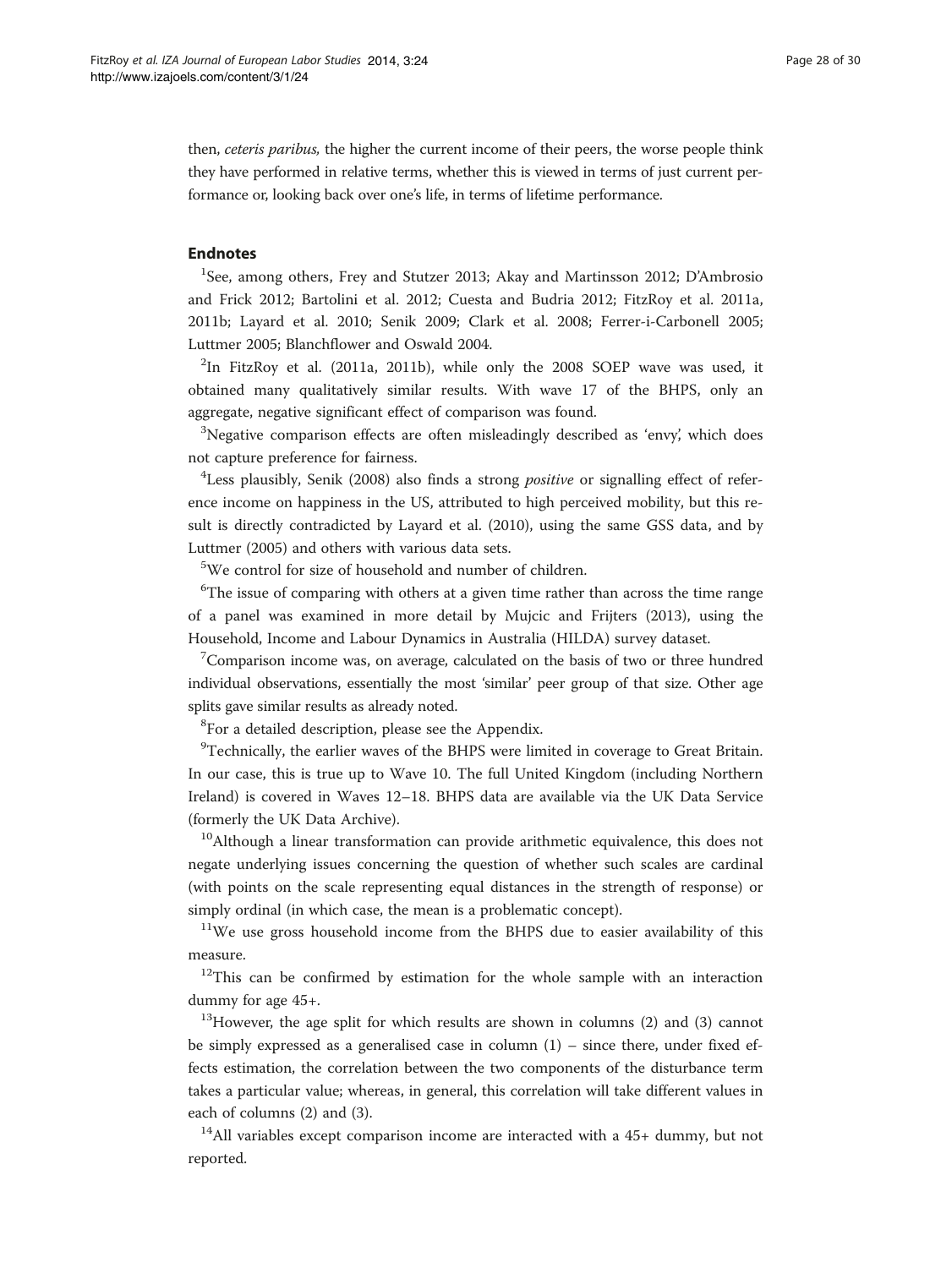<span id="page-28-0"></span> $15$ The overall effect of comparison income is negative and significant at the 10% level for the under 25s but is negative overall (albeit insignificant) for the 35–44 age group.

<sup>16</sup>Results for an unreported specification with fixed effects, age group interactions and an age split on either side of the 45<sup>th</sup> birthday show statistically significant, positive overall effects for comparison income in the younger age range (like in column (2) of Table [9](#page-10-0)).

<sup>17</sup>Results are available on request.

<sup>18</sup>A quite separate issue which has attracted much more attention is the fact that most of the gains from growth have gone to the highest earners in recent decades in Germany, UK and elsewhere. More equal Nordic countries have long had higher average life satisfaction and obviously less poverty, but without a growth trend in life satisfaction.

19ISCED denotes UNESCO's International Standard Classification of EDucation.

<sup>20</sup>We could make the more general assumption that  $p_S = \theta p_H$ ,  $0 < \theta < \frac{1}{p_H}$ , but

that adds very little to the analysis.

 $21$ Though, they were able to work this out in Period 1.

#### Competing interest

The IZA Journal of European Labor Studies is committed to the IZA Guiding Principles of Research Integrity. The authors declare that they have observed these principles.

#### Acknowledgments

Earlier versions were presented at the WPEG Conference, July 2013; Scottish Economic Society Annual Conference, Perth, April 2013; Lancaster University, November, 2012; EALE, Bonn, September 2012; the Royal Economic Society Annual Conference, Cambridge, March 2012; an Economics Seminar, St. Andrews, October 2011; a SIRE Workshop, Stirling, December 2011; and the WPEG Conference, Sheffield, July 2011. For comments and discussion, we are grateful to Danny Blanchflower, Andrew Clark, Paul Frijters, Dennis Mueller, Andrew Oswald, Alkis Otto, Peter Sloane, Alois Stutzer, Karl Taylor and seminar participants. In addition, we thank the anonymous referee for very useful comments. The authors retain responsibility. Responsible editor: Alan Barrett

#### Author details

<sup>1</sup>University of St Andrews, School of Economics and Finance, St. Andrews, Fife KY16, 9AR, Scotland, UK. <sup>2</sup>University of Hull, Cottingham Road, Hull HU6 7RX, UK. <sup>3</sup>Helmut Schmidt University, Holstenhofweg 85, 22043 Hamburg, Germany.<br><sup>4</sup>Scottish Institute for Besearch in Economics (SIRE), Edinburgh, Scotland, UK. <sup>4</sup>Scottish Institute for Research in Economics (SIRE), Edinburgh, Scotland, UK.

#### Received: 5 March 2014 Accepted: 1 October 2014 Published: 30 Dec 2014

#### References

Akay A, Martinsson P (2012) Positional Concerns through the Life Cycle: Evidence from Subjective Well-Being Data and Survey Experiments. Institute for the Study of Labor (IZA). IZA DP No.6342

Bartolini S, Bilancini E, Sarracino F (2012) Predicting the trend of well-being in Germany: How much do comparisons, adaptation and sociability matters? Social Indicators Research 114:169–191

Bellani L, D'Ambrosio C (2010) Deprivation, Social Exclusion and Subjective Well-Being. Social Indicators Research 104:67–86

Blanchflower DG, Oswald A (2004) Well-Being over Time in Britain and the USA. Journal of Public Economics 88:1359–1386

Blanchflower DG, Oswald A (2008) Is well-being U-shaped over the life cycle? Social Science & Medicine 66:1733–1749 Clark AE, Frijters P, Shields MA (2008) Relative income, happiness, and utility: An explanation for the Easterlin paradox and other puzzles. Journal of Economic Literature 46:95–144

Clark AE, Kristensen N, Westergård-Nielsen N (2009) Job Satisfaction and Co-worker Wages: Status or Signal? Economic Journal 119:430–447

Clark AE, Oswald A (1996) Satisfaction and comparison income. Journal of Public Economics 61:359–381

Cuesta MB, Budria S (2012) Deprivation and subjective well-being: evidence from panel data. Review of Income and Wealth. doi:10.1111/roiw.12003

D'Ambrosio C, Frick JR (2012) Individual well-being in a dynamic perspective. Economica 79:284–302 Drichoutis AC, Nayga RM, Lazaridis P (2010) Do reference values matter? Some notes and extensions on income and

happiness across Europe. Journal of Economic Psychology 31:479–486

Easterlin R (1974) Does Economic Growth Improve the Human Lot? In: David PA, Reder MW (eds) Nations and Households in Economic Growth: Essays in Honour of Moses Abramowitz. Academic Press, New York, pp 89–125

Easterlin R (2013) Happiness and Economic Growth: The Evidence. Institute for the Study of Labor (IZA). IZA DP No. 7187 Ferrer-i-Carbonell A, Frijters P (2004) How important is methodology for the estimates of the determinants of

happiness. The Economic Journal 114:641–659